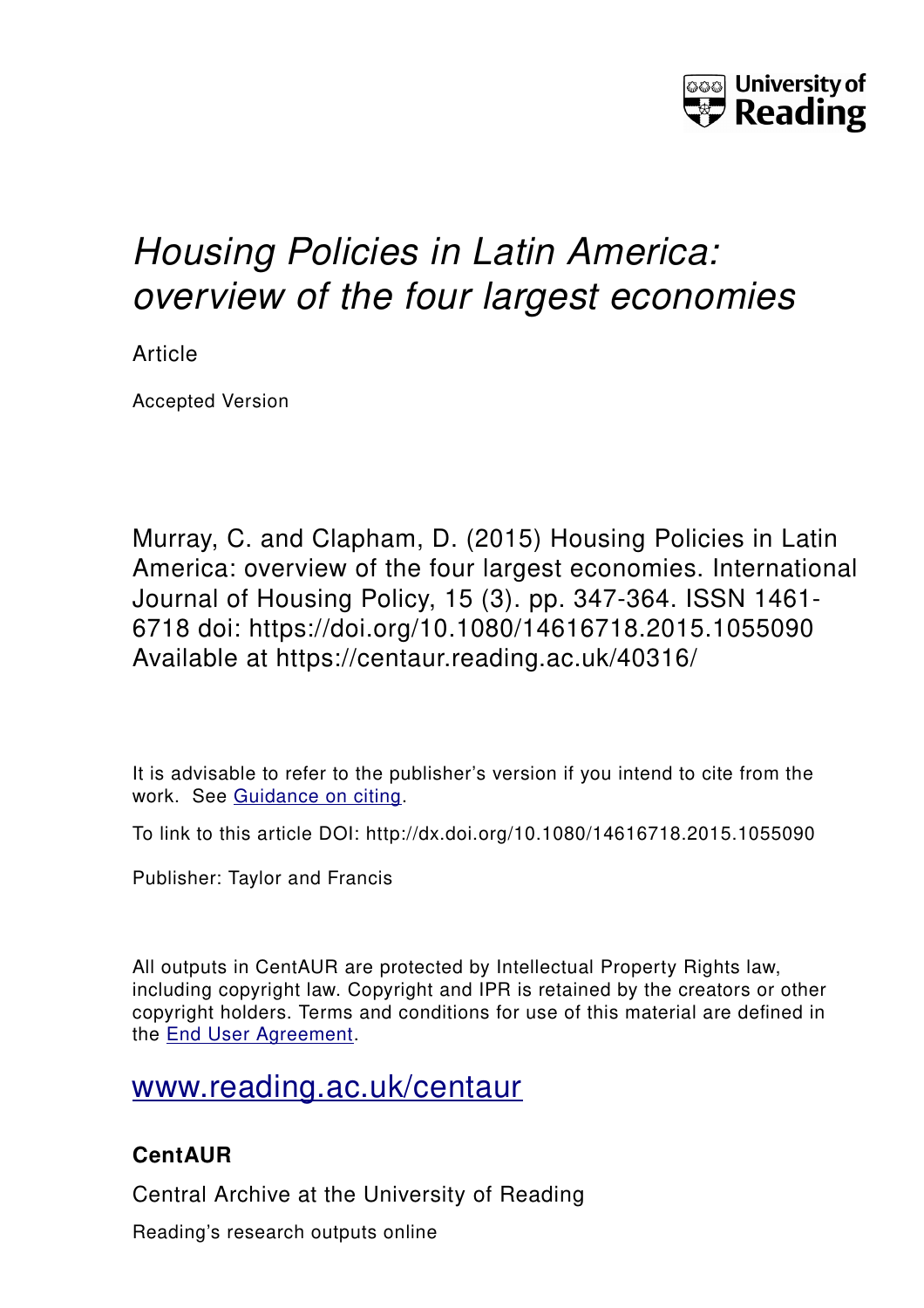## Housing Policies in Latin America: Overview of the four largest economies

Claudia Murray and David Clapham *Department of Real Estate and Planning, Henley Business School, University of Reading, UK.* 

#### **Abstract**

The aim of this paper is to examine the differences and similarities in housing policies in the four Latin American countries of Argentina, Brazil, Chile and Colombia. The article uses the welfare regime approach, modified by a recognition of path dependence, to identify a number of phases that each country has passed through. However, attention is drawn to the substantial differences in the circumstances in each country and the extent and duration of the different phases. It is concluded that it can be beneficial to use the concept of a Latin American housing regime, but that this general picture has to be used with an understanding of the path dependence caused by the different context in the individual countries.

#### **Introduction**

The aim of this paper is to examine differences and similarities in housing policies in the four Latin American countries of Argentina, Brazil, Chile and Colombia. It is argued that there are considerable similarities in the forms that housing policy has taken at different times, although the variation of context in each country and the force of path dependence of different institutional and social structures have meant that singularities in the shape and extent of policy have varied between countries.

The most used framework for examining housing policies in different countries is the welfare regimes approach pioneered by Esping-Andersen (1990). He argued that countries varied in their housing and welfare policies because of political choices that were made, and that countries could be grouped into different regime types on the basis of the political ideologies that drove these choices. He identified social democratic, conservative and liberal typologies of countries in the developed world of Europe and the Anglo-Saxon nations of Australia and the USA. His typologies have been extended to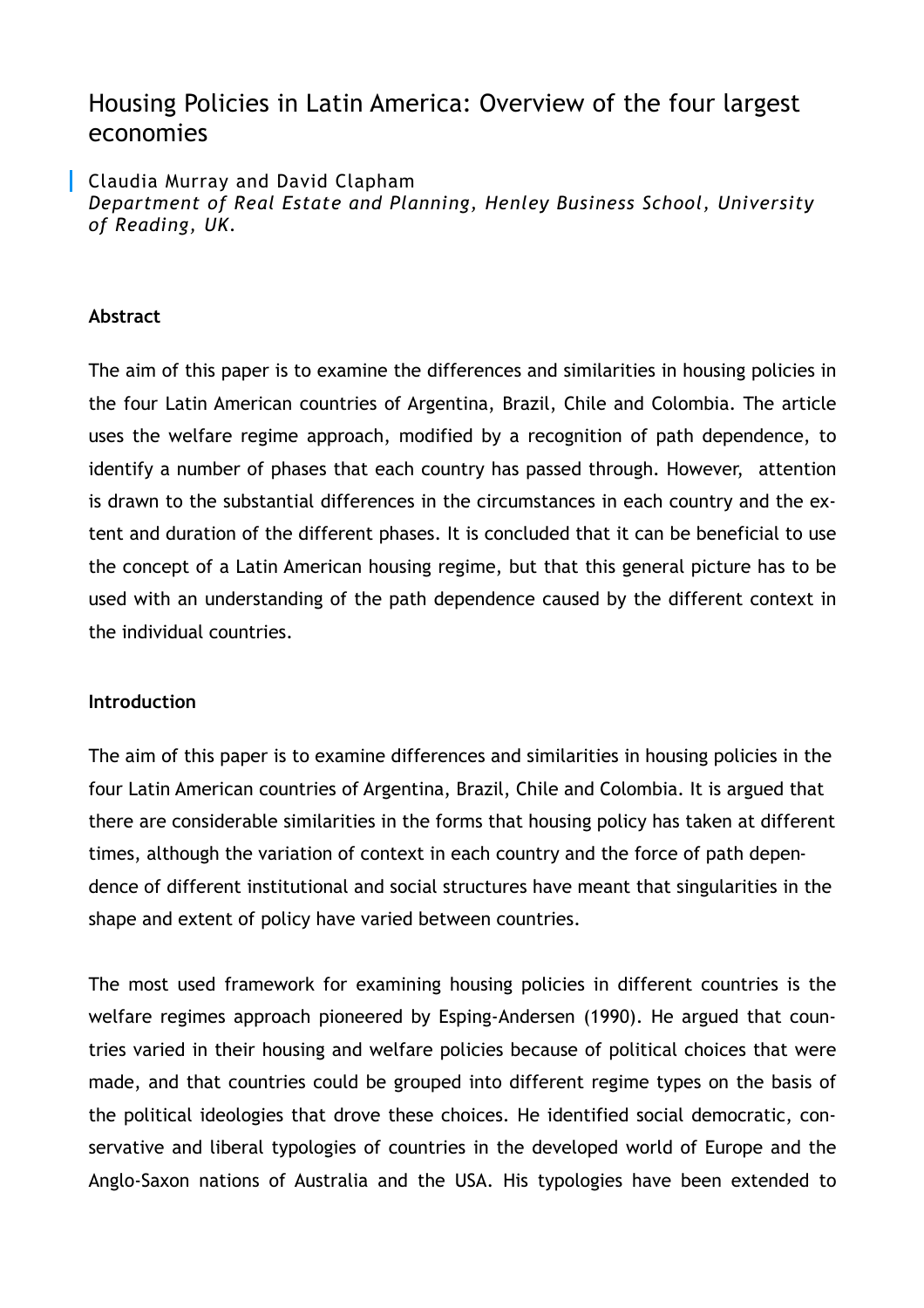cover changing Eastern Europe (Clapham, 1995) and East Asian countries such as Japan (Ronald, 2007). However, we are not aware of any work applying the approach to Latin American countries. Therefore, in this paper we apply the framework to four Latin American countries of Chile, Argentina, Brazil and Colombia. The aim is to identify similarities and differences between housing policies in these countries and to assess the impact of these policies on the housing situation.

Before applying the welfare regime framework it is necessary to identify some criticisms and refinements of the basic approach. The first criticism concerns the perceived overgeneralisation of the similarities between countries in the same regime typology. The categories hide distinctiveness between countries and there is an understanding that these may be as important as the similarities that form the basis of the categorisation. Therefore, categorisation has to be seen as a blunt tool and used carefully. This criticism has led to an understanding of *path dependence* as an important factor in the development of state policies (Malpass, 2011; Bengtsson and Ruonavaara, 2010). In other words, the existing structures of institutions and practices in any country frame the unique nature of the housing system and influence its direction of travel and the particular shape that change takes. This links to another criticism of the welfare regimes approach, which is that it lacks a focus on change. It is argued (Clapham, 2006) that there are some general forces, such as globalisation, that are moving housing systems in similar directions and, therefore, the welfare regimes are constantly being changed. The interplay of globalisation with path dependence shapes the forms and outcomes of housing policies in individual countries and we will use this framework to examine the four Latin American countries of Chile, Argentina, Brazil, and Colombia. The aim is to answer questions such as; are there enough similarities to talk of a Latin American regime type? Are the countries moving in a similar direction and what part does path dependence play in the shape of change and the impact of the policies? The remainder of this introduction sets the general context for the discussion of housing policies in the next section.

Historically, Argentina, Brazil and Chile share the legacy of military governments that have scarred the political scene and influenced the welfare systems of their countries. Colombia on the other hand, has not encountered military rule on the scale of the oth-ers<sup>[1](#page-2-0)</sup>, but has suffered and indeed still suffers, from more than 50 years of internal civil

<span id="page-2-1"></span><span id="page-2-0"></span><sup>&</sup>lt;sup>[1](#page-2-1)</sup> There was a coup d'état in 1953 but democracy was restored in 1958 (Arismenedi, 1983). For a review of authoritarian tendencies and their roots in Latin America see Collier (1978).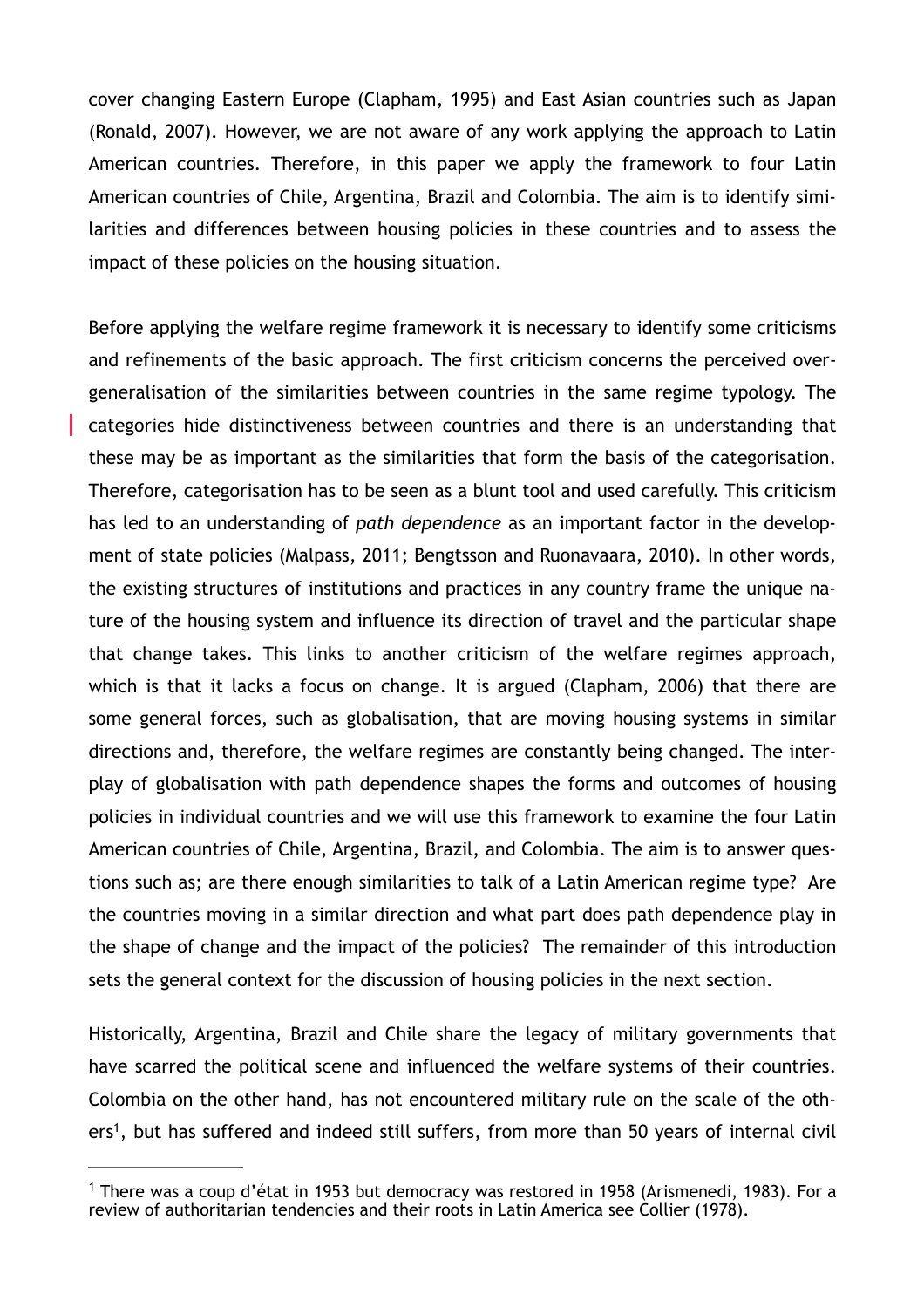conflict against illicit drug trafficking. The four countries are of very different population sizes with the population of Brazil being over 200 million and Chile having just over 17 million with Colombia and Argentina having between 40 and 50 million people. The rate of population growth is declining in all countries, although at a slower rate in Colombia than in the other three. Gross domestic product (GDP) per head is highest in Chile and Argentina, with Colombia being the poorest country with a GDP per head of half that of those two and substantially below that of Brazil and of the Latin American average (Table 1).

| Table |  |
|-------|--|
|-------|--|

| (Dollars per inhabitant at current prices) |              |                    |             |                    |             |
|--------------------------------------------|--------------|--------------------|-------------|--------------------|-------------|
|                                            | <b>Years</b> |                    |             |                    |             |
| Country                                    | 2009         | 2010               | 2011        | 2012               | 2013        |
| Argentina                                  | 9505.5       | 11509<br>.0        | 13762<br>.0 | 14730<br>$\cdot$ 2 | 14767.      |
| <b>Brazil</b>                              | 8374.2       | 10981<br>$\cdot$ 3 | 12583<br>.9 | 11334<br>.8        | 11220.      |
| Chile                                      | 10119.4      | 12686<br>$\cdot$   | 14506<br>.5 | 15263<br>$\cdot$   | 15738.<br>5 |
| Colombia                                   | 5085.0       | 6179.<br>3         | 7122.<br>5  | 7758.<br>0         | 7822.7      |
| <b>Latin America and the Caribbean</b>     | 7196.7       | 8561.<br>5         | 9803.<br>5  | 9705.              | 9845.7      |
| <b>Latin America</b>                       | 7185.5       | 8561.              | 9811.       | 9710.              | 9850.5      |
| The Caribbean                              | 8131.0       | 8539.<br>5         | 9154.<br>4  | 9277.<br>4         | 9438.6      |

*Source: Economic Commission for Latin America and the Caribbean - Estimates [based on official sources - http://estadisticas.cepal.org/cepalstat/WEB\\_CEPALSTAT/](http://estadisticas.cepal.org/cepalstat/WEB_CEPALSTAT/Portada.asp) Portada.asp*

In reflection of its relatively low economic standing, Colombia has approximately twice the unemployment of the other three countries. All of the countries have internationally high levels of inequality as measured by the Gini co-efficient. With the US as a comparator as a very unequal developed country with a co-efficient of .41 in 2011 (the higher the co-efficient the more unequal the country) Colombia has a co-efficient of .54, Brazil .53, Chile .51, and Argentina .44 (World Bank, 2015)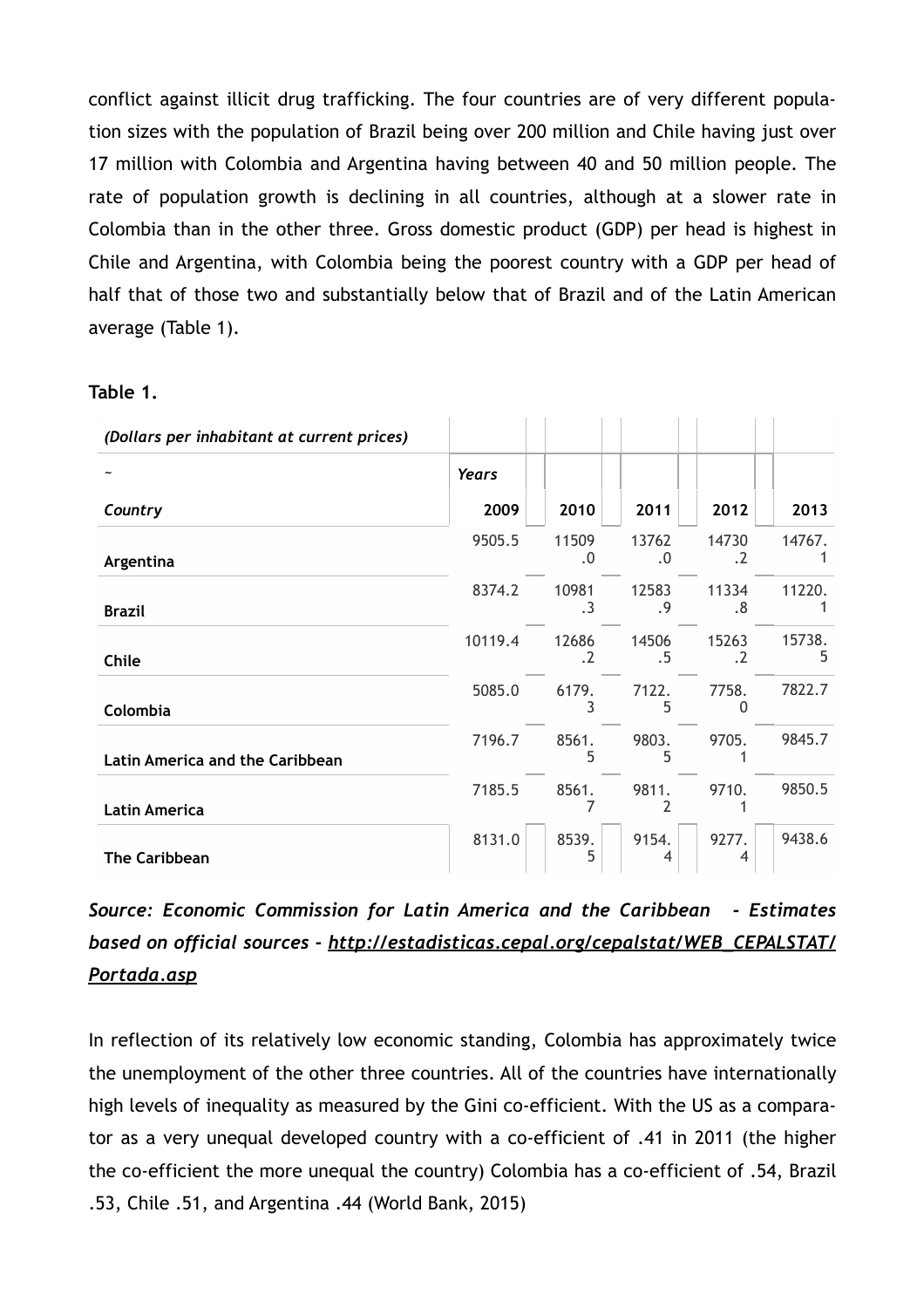The countries differ on the political classification presented by political scientist Jorge Castañeda (2006) who argues that there are two 'left' political forces in Latin America: the *'reconstructed left'* a fusion of communist, socialist and Castroist tendencies, which has evolved by learning from past mistakes and intends to develop new policies that can keep the region as an important player in the global market; and the *'populist left'* which has a deep attachment to nationalism and tends to be anti-globalisation (Castañeda, 2006, p.34-35). There is also the *centre* and the *centre-right* that dominated the scene during the 1990s. This political division is reflected in the way societies and governments have reacted to the situation in which the countries have found themselves.

I

Following Castañeda's political spectrum, the four countries covered here demonstrate different political control over time. Argentina, representing the '*populist left'*, has seen the coalition of mostly socialist parties (*Frente para la Victoria*) win successive elections since 2003; the same year that Brazil, representing a *'tenuously reconstructed left'* (Castañeda, 2006, p.35), saw the rise of the *Partido dos Trabalhadores* (workers party) who are also still in power. Chile, a straight *'reconstructed left'*, has followed this tendency for almost two decades and after a short period with the *centre-right* (2010-2014), has recently returned to where it previously was, with a newly formed coalition of leftist parties known as *Nueva Mayoría*. The exception here is Colombia that has been mostly moving from the *right* to the *centre-right*, with the *Unidad Nacional* coalition currently in power. Therefore, the selected countries represent a spectrum of different political approaches that have been applied to housing policy.

Perhaps surprisingly, the political differences do not seem to be reflected in the resources devoted to housing policy in the four countries. Brazil's '*tenuously reconstructed left'* has been the highest spending of the countries with Chile's *'reconstructed left*' the lowest [Table 2]. Colombia's right wing governments have devoted more public spending to housing than in Chile, but less than the other two countries. However, the differences in spending seem to reflect differences in housing conditions rather than political differences, with Chile having the lowest proportion of slums in its urban housing and Brazil the highest [Table 3].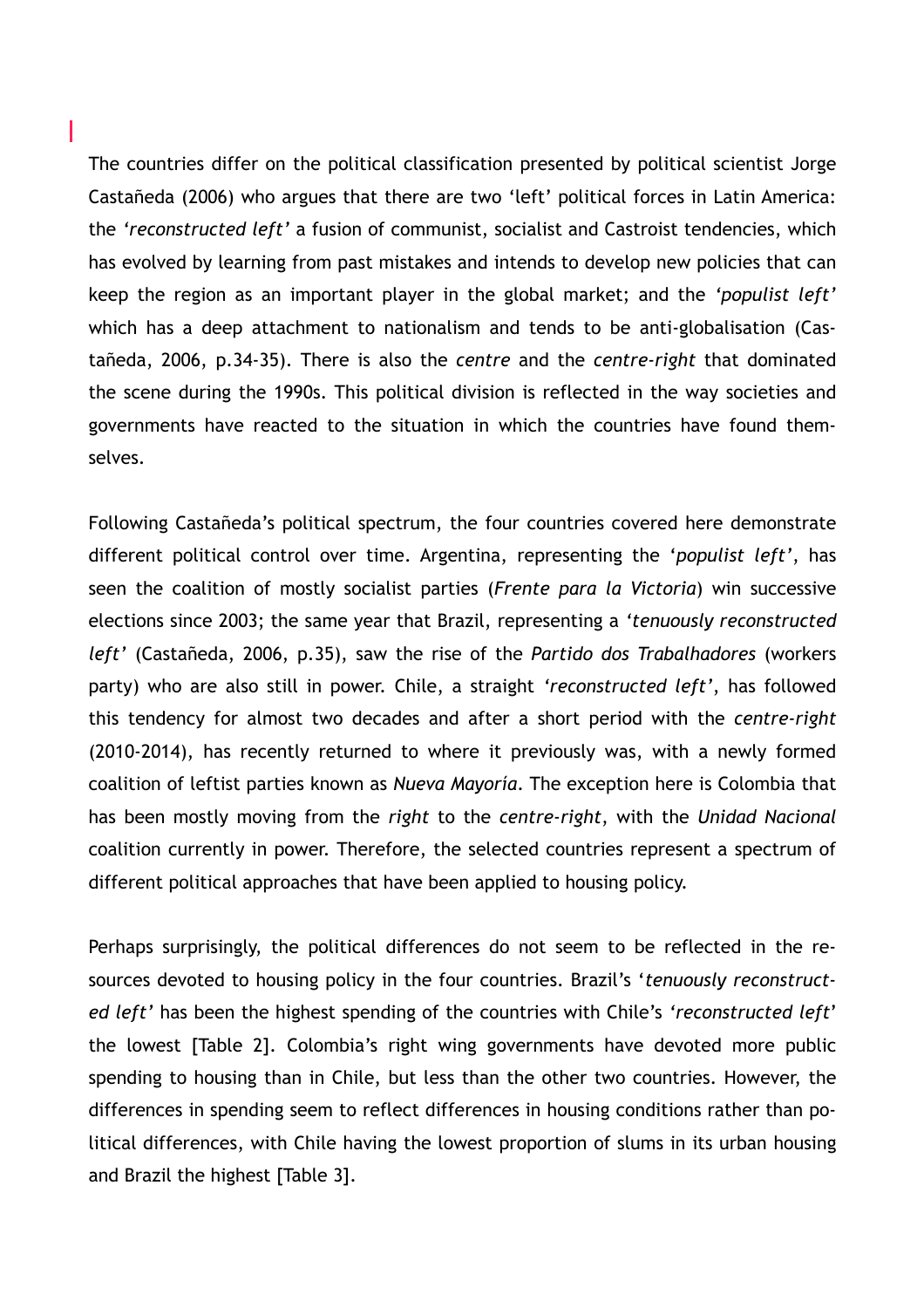#### **Table 2.**

| <b>HOUSING</b> | Yea<br>rs |          |          |          |          |                    |           |                     |          |
|----------------|-----------|----------|----------|----------|----------|--------------------|-----------|---------------------|----------|
| Country        | 200<br>5  | 200<br>6 | 200<br>7 | 200<br>8 | 200<br>9 | 201<br>$\mathbf 0$ | 201<br>1  | 201<br>$\mathbf{2}$ | 201<br>3 |
| Argentina      | 0.8       | 1.0      | 1.0      | 0.9      | 1.1      | $\cdots$           | $\ddotsc$ | $\cdots$            | $\cdots$ |
| <b>Brazil</b>  | 1.1       | 1.4      | 1.5      | 1.7      | 1.6      | $\cdots$           | $\cdots$  | $\cdots$            | $\cdots$ |
| Chile          | 0.2       | 0.2      | 0.3      | 0.3      | 0.4      | 0.3                | 0.3       | 0.3                 | $\cdots$ |
| Colombia       | 0.5       | 0.5      | 0.6      | 0.6      | 0.7      | 0.6                | 0.6       | 0.7                 | $\cdots$ |
|                |           |          |          |          |          |                    |           |                     |          |

**Source:** Economic Commission for Latin America and the Caribbean - Estimates based [on official sources - http://estadisticas.cepal.org/cepalstat/WEB\\_CEPALSTAT/Porta](http://estadisticas.cepal.org/cepalstat/WEB_CEPALSTAT/Portada.asp)da.asp

| Table 3. Urban population living in slums |  |
|-------------------------------------------|--|
|-------------------------------------------|--|

| (Percentage of urban population) |           |      |                                                                                                                           |      |      |            |      |
|----------------------------------|-----------|------|---------------------------------------------------------------------------------------------------------------------------|------|------|------------|------|
|                                  | Year<br>S |      |                                                                                                                           |      |      |            |      |
| Country                          | 1990      | 1995 | 2000                                                                                                                      | 2005 | 2007 | 2009       | 2012 |
| Argentina                        | 30.5      |      | 31.7 32.9                                                                                                                 | 26.2 | 23.5 | 20.8       |      |
| <b>Brazil</b>                    | 36.7      |      | 34.1 31.5 29.0                                                                                                            |      | 28.0 | 26.9       |      |
| Chile                            |           |      | $\begin{array}{ c c c c c } \hline \ \quad }} \dots & \quad \cdots & \quad \quad \cdots & \quad \quad \cdots \end{array}$ |      |      | $\dddotsc$ | 7.1  |
| Colombia                         | 31.2      | 26.8 | 22.3                                                                                                                      | 17.9 | 16.1 | 14.3       |      |
| Latin America and the Caribbean  | 33.7      |      | $\begin{array}{ c c c c c } \hline 29.2 & \dots & \end{array}$                                                            |      |      | 23.5       |      |
| Updated data to 11/SEP/2013      |           |      |                                                                                                                           |      |      |            |      |

**Source:** [United Nations Statistics Division - Millennium Indicators Database. - http://](http://mdgs.un.org/unsd/mdg/Data.aspx) mdgs.un.org/unsd/mdg/Data.aspx.

All four countries have suffered from long-standing housing shortages and low rates of new construction, with a high rate of informal housing being a major consequence of this. Informal housing is found in both the ownership and in the rental sector, which is characterised by individual landlords, often living in the same property, and by informal letting practices, despite state controls on rents and tenants' rights in the formal sector.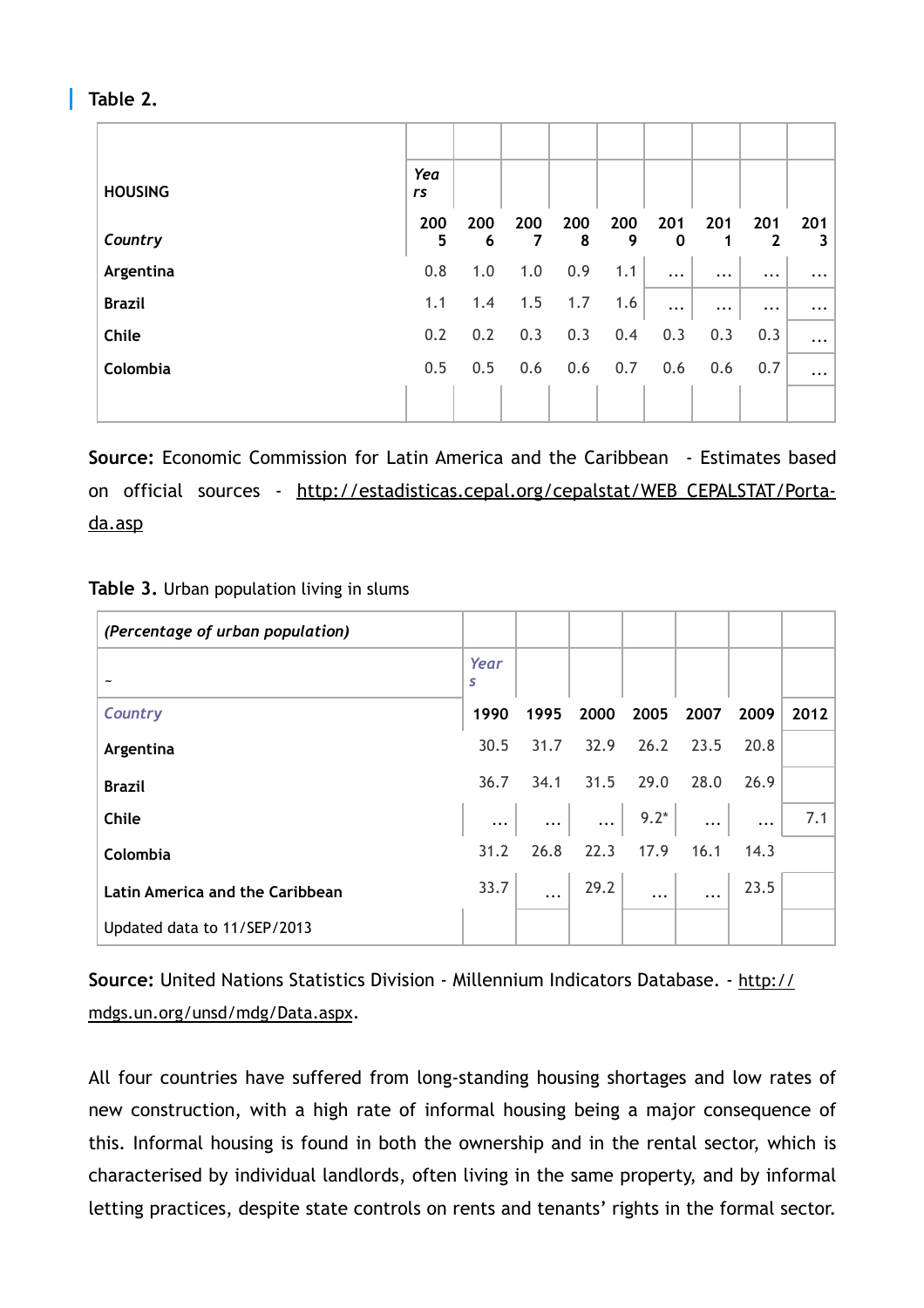Colombia stands out in that a third of households are in the rented sector, with much smaller proportions in the other three countries. In all four, the incidence of renting tends to rise with income. In other words there are fewer low-income households renting and there is a tail-off amongst the highest income groups, with the highest incidence being amongst those in the middle range of incomes (Blanco, Cibils and Muñoz, 2014).

Home ownership is the predominant tenure in all four countries. Colombia has the lowest rate of ownership with 50 per cent and Brazil the highest with 75 per cent. Argentina and Chile have between 65 and 70 per cent (Blanco, Cibils and Munoz, 2014). Home ownership has been encouraged by governments in all the countries, with state subsidies being primarily directed towards this tenure, both in new build and in the upgrading of existing (often informal) slum properties. Even directly provided state housing is usually sold to the new occupants through the provision of state subsidies and loans in addition to those provided by the private sector. In all countries there have been problems of the affordability of housing not just in the lowest income sectors and as we shall see, much state aid has been aimed at allowing middle-income groups to afford the ownership of new housing (Blanco, Cibils and Muñoz, 2014).

This review will present a comparative description of housing policies that have been pursued in Argentina, Brazil, Chile and Colombia during the past five decades. The information presented is collected from official documents, government as well as international organisations, peer reviewed academic journals and latest media articles from the national press of each country. The collected literature is in Spanish, Portuguese and English. The description will be divided into three phases that all countries considered here experienced to varying degrees and at different times.

#### **First phase: Spread of informality and Accruing Social Housing debt**

<span id="page-6-1"></span>During the 1960s and early 1970s, housing policies in Argentina, Brazil, Chile and Colom-bia were fashioned to meet the demand of those in formal employment[.](#page-6-0)<sup>2</sup> As a conse-

<span id="page-6-0"></span><sup>&</sup>lt;sup>[2](#page-6-1)</sup> The literature on housing policies for these countries is quite vast, the most relevant for this period are: for Argentina, Zanetta, 2005; Barreto y Alcala, 2008; Barreto, 2013; Brazil see Valladares, 1978; Andrade and Azevedo, 1982; Melo, 1992; Bonduik, 1998; Chile see Arellano, 1982; Collins, 1995, Kusnetzoff, 1987, Rojas, 1999; Silva Lerda, 1997, and for Colombia see Ceballos Ramos and Saldarriaga Roa, 2008b, Cuervo and Jaramillo, 2009.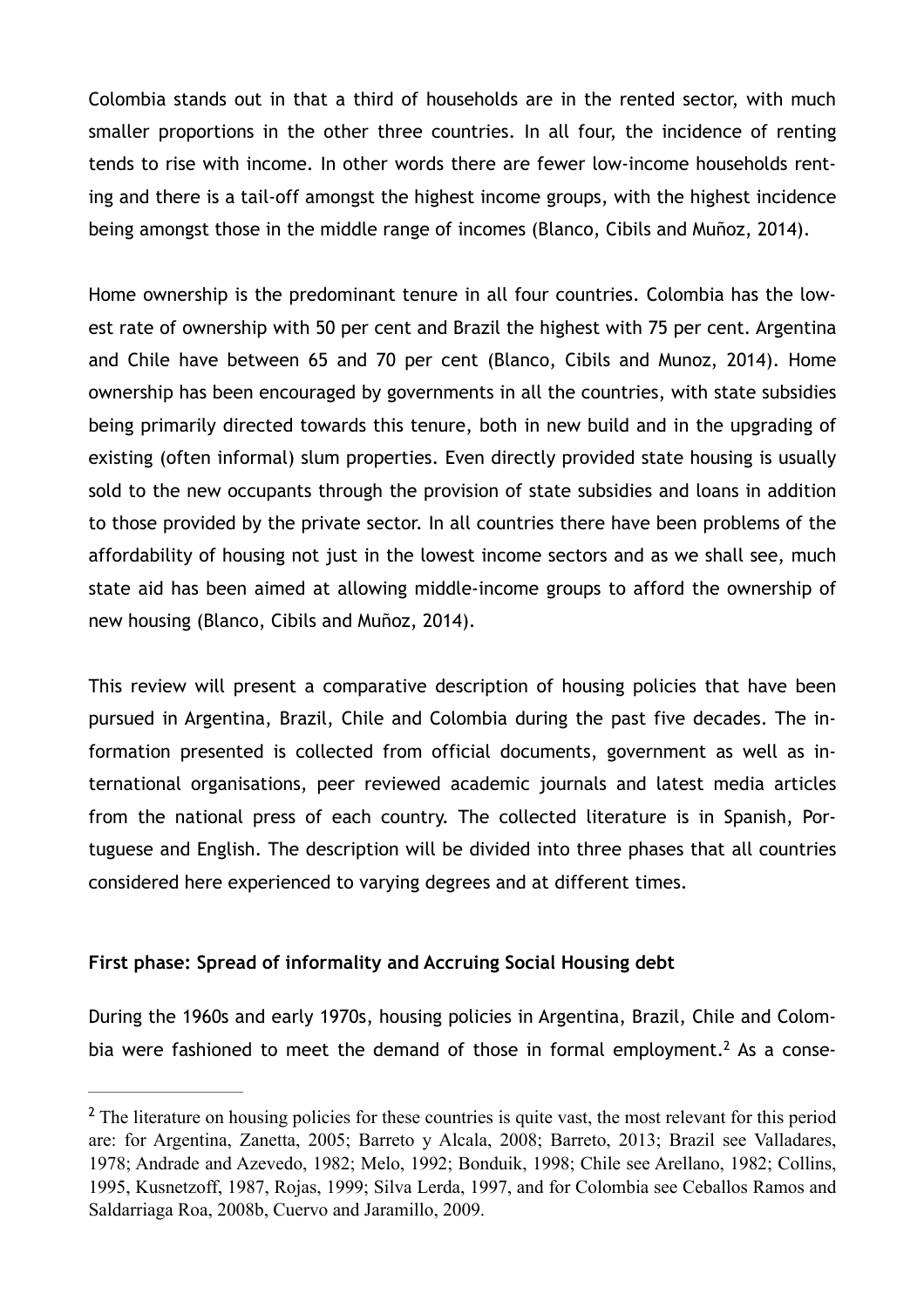quence most authors agree that these housing policies failed to target the unemployed and those working in informal or casual jobs. This, at the time, was a considerable failure given that the informal sector counted for more than 60 per cent of the population (Silva Lerda, 1997). One consequence of this failure was an increase in informal housing, which stimulated governments' policies of slum clearance and relocation of informal settlements. Slum clearance was also motivated by a belief, particularly among military governments, that the situation of the unemployed would reach breaking point, forcing them to join and be eventually absorbed into the formal economy. There was also the belief that Marxist activists as well as drug cartels were infiltrating informal settlements, using them as a focus of resistance, indoctrinating residents and recruiting the young into their networks. For these reasons governments tended to ignore social policies designed to improve conditions in informal areas and continued with slum clearance programmes.

In Chile, the military government imposed strict controls over the expansion of informal settlements which generated another problem when the *allegados*, the family's relations and friends, arrived to share already occupied houses, adding the problem of overcrowding to urban environments already in dire need of infrastructure development (Rojas, 1999). In Argentina, new laws were passed with the clear intention of discouraging informal settlements on the boundaries of existing urban settlements. The *Ley 8912* of 1977 classifies the periphery of Buenos Aires for recreational use and non-permanent residence, and specifically refers to country clubs (second holiday homes) as the preferred land use for the area (art.7). $3$ 

<span id="page-7-1"></span>The state in these countries was at this time the main provider of subsidised housing, responsible for the financing, planning and delivery of the projects. Institutions involved were usually a national mortgage bank and a relevant government institution at national level that coordinated all actors (local governments, construction companies and beneficiaries). The schemes delivered by these institutions were generally low-cost, massproduced housing units with very little infrastructure, and provided mainly for sale. The largest example of a housing estate built during the 1970s in Latin America is located in Sao Paulo and has 84 housing blocks, 5 storeys high, with no public transport, a problem

<span id="page-7-0"></span><sup>&</sup>lt;sup>3</sup> [Gobierno de Buenos Aires, Legislación, Decreto-Ley 8912/77 available at http://www.gob.gba.](http://www.gob.gba.gov.ar/legislacion/legislacion/d-8912.html)gov.ar/legislacion/legislacion/d-8912.html also see a Thuillier, G. (2005).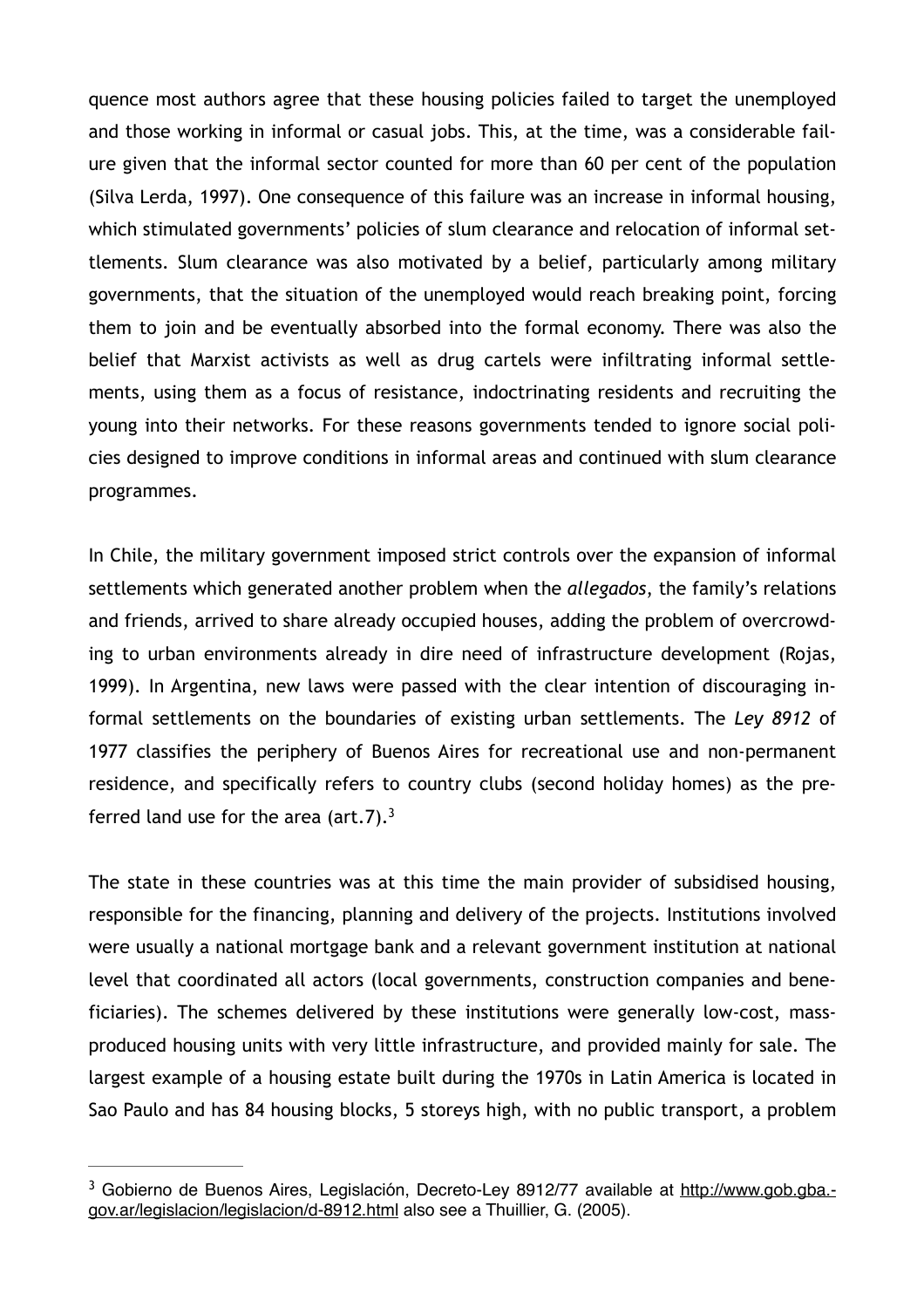that has not yet been adequately solved, taking today's residents a whole two hours commuting to reach the city centre (Budds et. al. 2005).

The landscape of the 1970s and 1980s was therefore of increasing informal settlements and insufficient and low quality housing stock. In addition, given high levels of inflation, most state owned mortgage banks were running large deficits and there were allegations of corruption in the system (see Valenca, 1992; Zavaletta, 2005; Tachopulos Sierra, 2008 and for a more positive view on the state's abilities to finance social housing programmes see Cuervo and Jaramillo, 2009).

#### **Second Phase: Adoption of the Washington Consensus**

All four countries share the adoption during the 1990s of very important economic recommendations known as the Washington Consensus based on a neo-liberal ideology (World Bank, 1993 and 1994; Gilbert 2002; Stiglitz, 2002). Broadly speaking this implied the reduction of the state, decentralisation, privatisation, opening of markets, and deregulation. The adoption of these recommendations has had a direct impact on social and housing policies.

Chile had an earlier start towards liberalisation of markets than the other countries considered here as some of the recommendations of the Washington consensus were already underway in the country after the military coup of 1973 (Arellano, 1982; Rojas, 2000; Guilbert, 2002, MINVU, 2004, de Soto and Torche, 2004, Garcia de Freitas and Cunha, 2013). Among wider economic aims, the reform intended to attract more private investment and enable the housing market to work more efficiently, with the hope that the housing deficit in all sectors of the population could be solved by private investment with the Chilean State acting as a facilitator. But as the *Ministerio de Vivienda y Urbanismo* (MINVU) (2004) explains, the reform took some time to develop and get established. Furthermore, some even claim that its visible results only arrived with the return of democracy in 1990 (Rojas, 2000). Notwithstanding, the World Bank (WB) praised the market conditions of Chile in the early 1990s stating that the country had been able to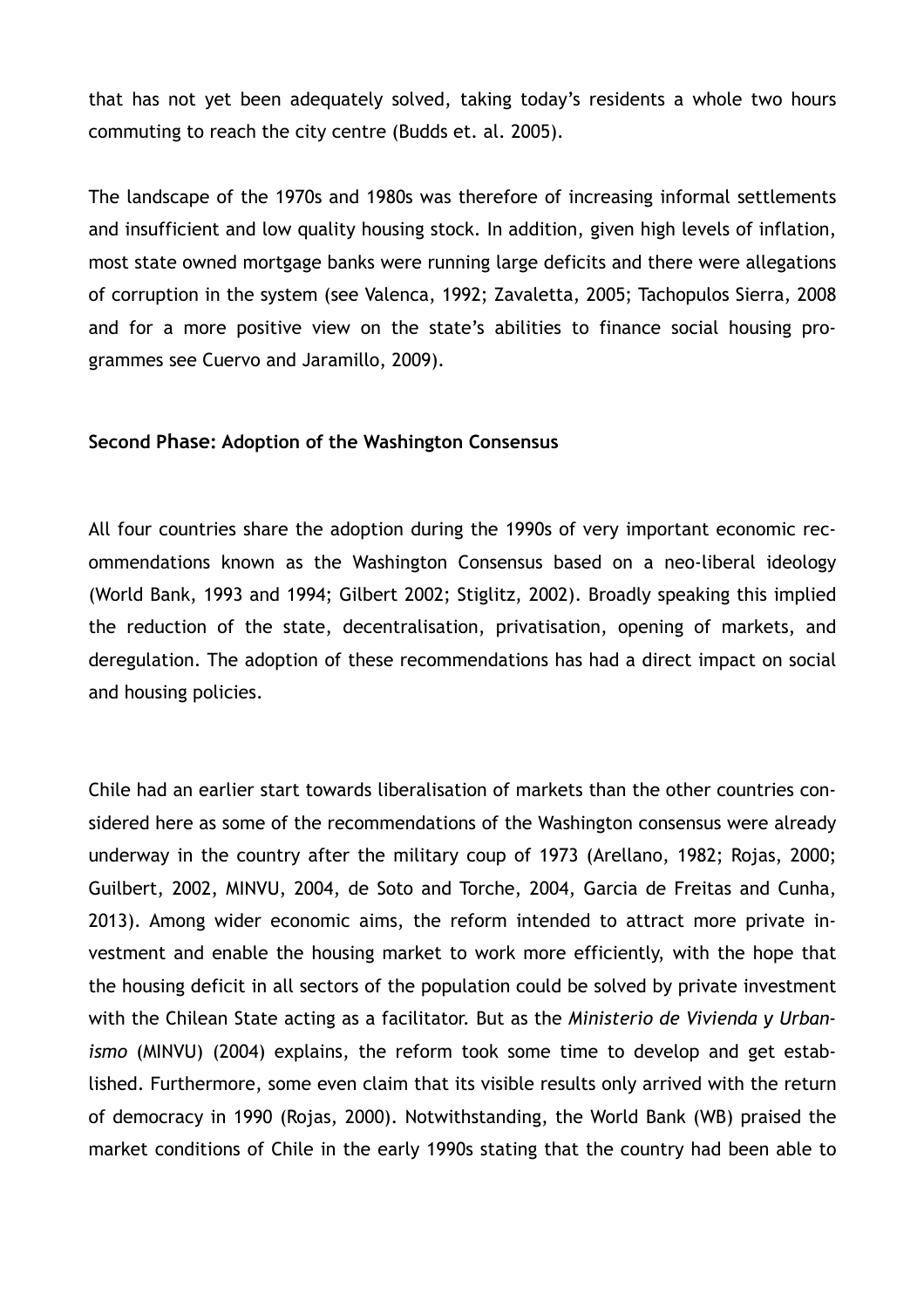provide three key elements in its housing programme: a) specific targeting of the poor, b) transparency and c) private market provision (World Bank, 1993).

Socio-economic conditions, and the concomitant government expenditure devoted to housing subsidies, more than politics, drove the subsidised system in all countries under study here; therefore bringing divergences in terms of the percentage of the units that were subsidised and availability of credit, which depended on the value of the house. There were also differences on eligibility of applicants according to their minimum salaries (Gilbert, 1997; Chiape de Villa, 1999, Budds et al, 2005; Zanetta, 2005). But regardless of the particular socio-economic conditions, the system generally consisted of a government subsidy that was added to the families' savings while loans from private banks completed the cost.

This structure of provision was the result of the dissemination of new ideas developed in the 1960s and 1970s by the architect John Turner who spent time in Peru and other Latin American countries studying informal developments. Turner found that households improved their houses incrementally (Turner, 1977)*.* He argued that their self-help approach was better than the large scale schemes developed so far by the governments and that a system of progressive building based on families' savings was better suited to solve the housing deficit particularly for the very poor. His ideas were popularised around the mid 1990s as well as those of others with similar views on self-build solutions (Pugh, 1990; for a criticism of Turner see Werlin, 1999). Site-and-services schemes that originated after these theories intended to provide serviced land to poor families (or group of families) that had a plan (or community plan) and were able to build with technical support from the municipality. Help was provided on condition that benefited families would send their children to school and thus break the poverty cycle.

All countries under study here implemented this form of incremental or progressive building or upgrading schemes of some sort as part of their subsidised programmes. Nearly twenty years later, current reviews of those past programmes are mixed. Some claim that municipalities did not welcome upgrading programmes as they doubted they could collect service charges from very poor families, therefore the investment in infrastructure was unlikely to be recovered. This had the effect that municipalities and sometimes the government themselves either restricted available land for these projects or rejected them altogether (Gilbert, 1997; Budds et al, 2005). Others argue that the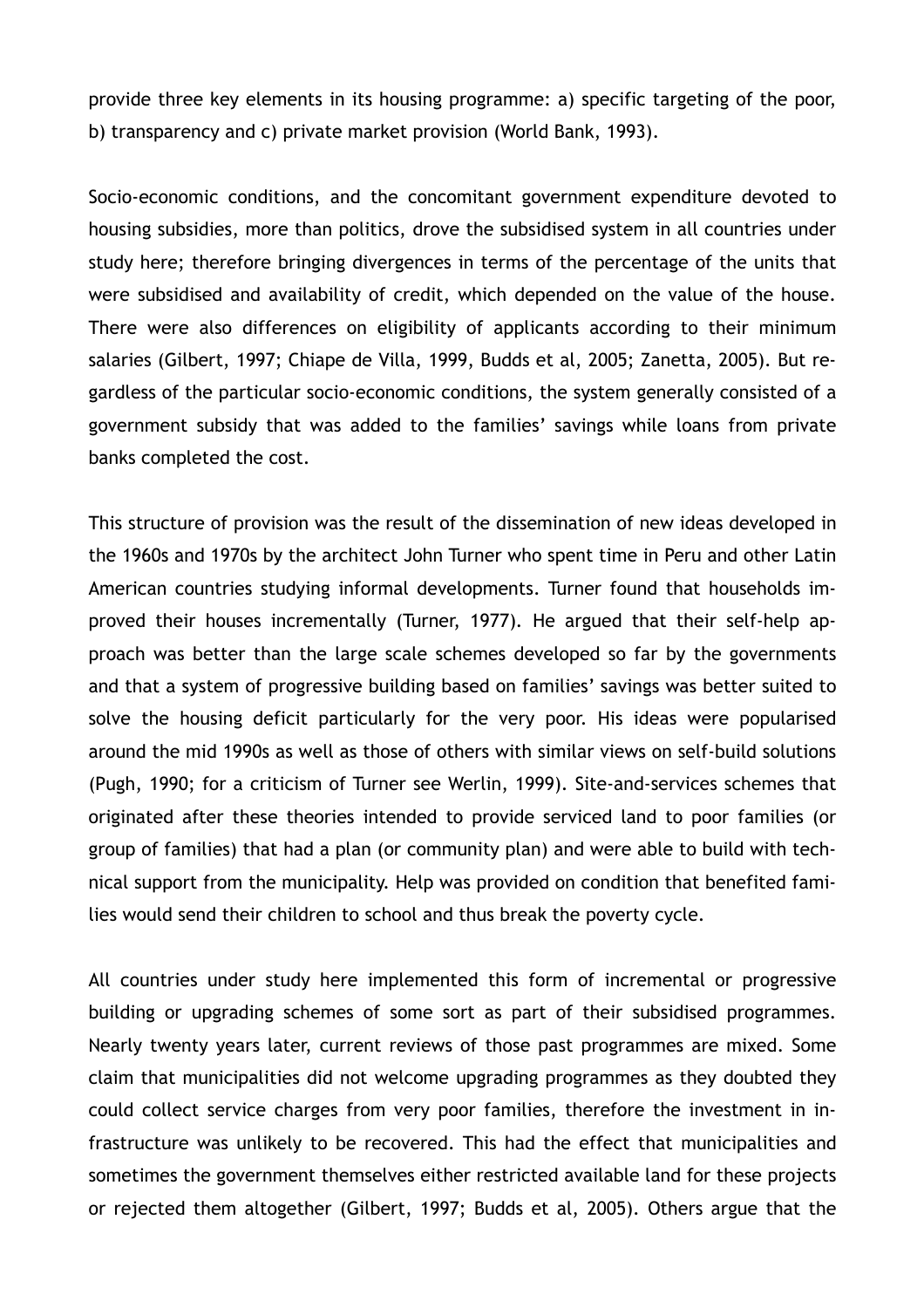progressive building strategy lent itself to abuse as it was just an excuse to deliver low quality unfinished units (Chiape de la Villa, 1999). Positive views of upgrading informal housing and site-and-service plans show that the scheme has been more successful at targeting the very poor than the massive new built complexes, as in the former, the beneficiaries own their houses outright with no mortgage, while the latter represents a burden in terms of repeated rent payments (Gilbert, 1997; Rojas, 1999; Green and Ortlber, 2002; Boldarini, 2008). Nevertheless, at the end of the 1990s and for reasons that still need to be researched, the four countries studied here have tended to favour the delivery of new homes, whilst reducing progressively subsidies towards other alternatives such as slum upgrading.

Whatever the programme, be it progressive building, site-and-services or upgrading, the mechanism whereby the state helped to subsidise the demand prevailed. This was a major change in countries that had traditionally relied on the national governments for the supply of social housing. Understandably, new procedural issues emerged as changes became operational. One of the major challenges was how to create a more attractive market for the private sector. Two main barriers had to be addressed: the reduction in planning bureaucracy, and the legalisation of land titles (Borja and Castells, 2002; Cuenya, 2005; Barreto, 2013). The way to reduce bureaucracy was to decentralise activities, which in Latin America at the time was complicated as provincial governments were dependent on the national state with a highly centralised administrative system. On the other hand, capital cities had always been under suspicion that they were too independent from their governments[.](#page-10-0)<sup>[4](#page-10-0)</sup> A fine balance needed to be achieved between relinquishing central powers to the provinces and strengthening their capacity to take new functions, while keeping metropolitan areas under control.

<span id="page-10-1"></span>Not surprisingly, the process has received severe criticism in all four countries under study here. Some argue that the decentralisation was heavily politicised and that power was given to provinces in exchange for political support to pursue wider reforms (Coy and Polit, 2002; Zanetta, 2005); as stated in the introduction, all countries were simultaneously undergoing an extensive programme of privatisation of their national infrastructure networks and services, and support from local government was needed to

<span id="page-10-0"></span> $4$  This is still a current problem. The cases of Bogota and Buenos Aires are paradigmatic as they have a history of being ruled by the opposition party to the national government. See Rodriguez-Acosta, and Rosenbaum, 2005; de Duren, 2006; Thibert and Osorio,2014).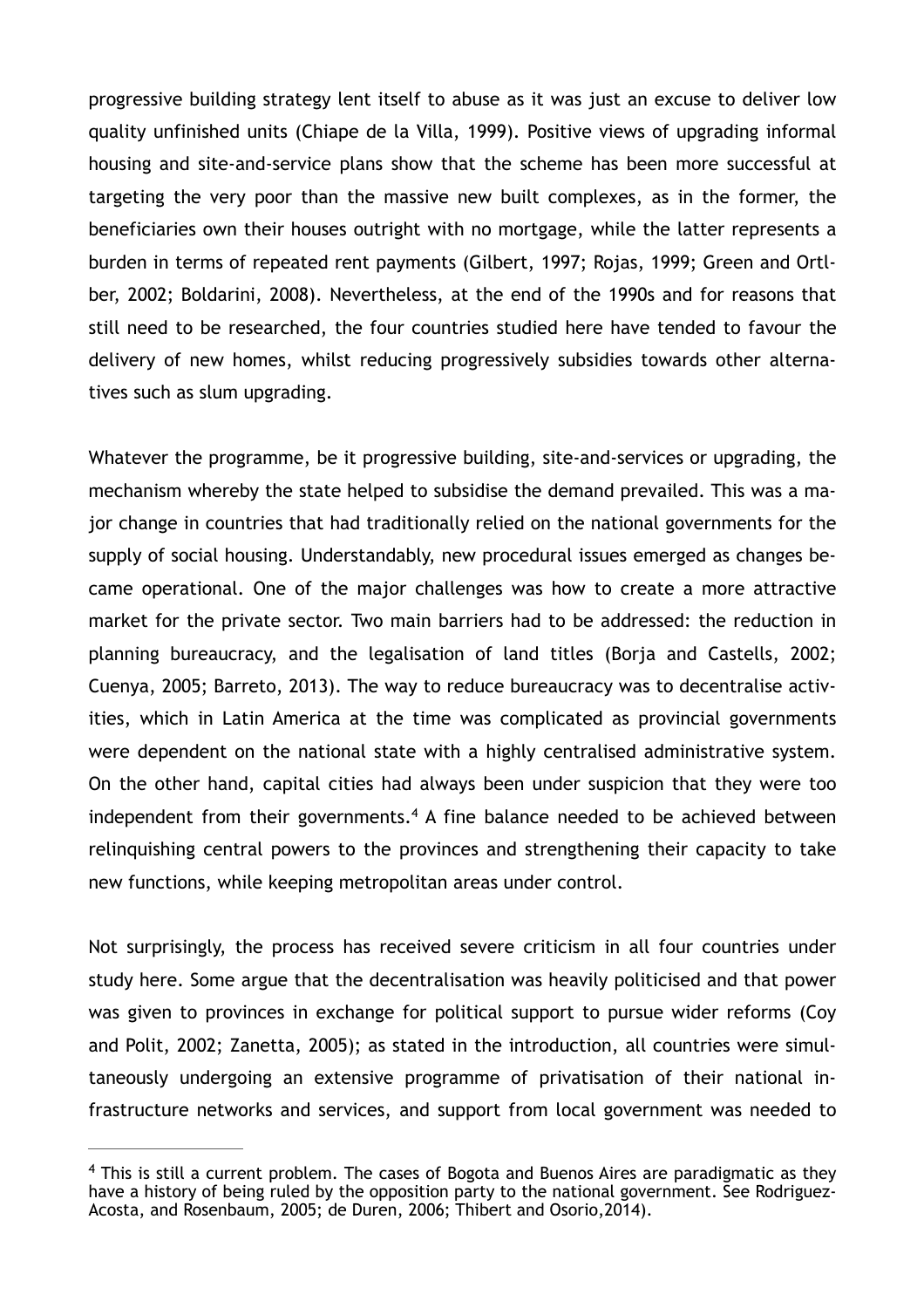implement these changes. Other critics of the decentralisation process focus on the lack of co-ordinated action at government level and particularly the unregulated public-private interaction, which fragmented the industry sector. Small construction companies, for example, preferred to lobby for work with local governments while large firms preferred communication with higher levels of government (Cuenya, 2005). Unavoidably, this often led to a duplication of actions (Budds, et al, 2005; Rodriguez-Acosta and Rosenbaum, 2005). However, when subsidies were kept centralised in order to control activities, critics claimed that the power of the municipalities (who were in a better place to asses local needs), were being curtailed (Chiape de Villa, 1999, Tachópulos Sierra, 2008).

Not only was the process of decentralisation fostering discontent, but the effect of legalisation of land titles also started to be questioned. This was mainly because, even if a family managed to succeed in dealing with the bureaucracy involved in obtaining the title, the inability of many to pay land tax duties meant that they could be dispossessed by the government for non-payment; which was seen as a worse situation than before when they had at least a 'perceived' ownership of the land (see Van Gelder 2009 for a discussion of titling theories). Also it was argued that even poor families who had obtained legal titles and who had undergone the lengthy process of obtaining the subsidies were then refused credit by the banks (Varley, 1987, Gilbert, 1994, Van Gelder, 2009; Curevo and Jaramillo, 2009). Finally, the subsidies themselves were deemed unsustainable. In Brazil, the 1990s was a decade dominated by high inflation, which did not offer stable conditions for the private sector, nor for government subsidies which could quickly reduce in real terms (Azevedo, 2007; Valenca, 2001; Fonseca, 1998; Morais,Saad Filho and Coelho, 1999; Valenza, 1998; Valeza and Bonates, 2009). In Argentina most of the subsidised housing projects were delivered by NGOs as the government was unable to create sustainably priced mortgages (Murillo, 2001). In Colombia the lengthy process of mortgage applications (usually over ten months) combined with the housing boom created by these very same programmes, meant that by the time candidates managed to gather all necessary funds (savings + subsidy + credit), the dwelling or plot of land of their choice was out of reach (Gilbert, 1997, Chiape de Villa, 1999).

But the biggest failure for all countries was that, despite the promises of targeting the very poor, those with no access to formal jobs were unable to benefit from any of the plans. Even in Chile targeting the very poor proved difficult despite the system being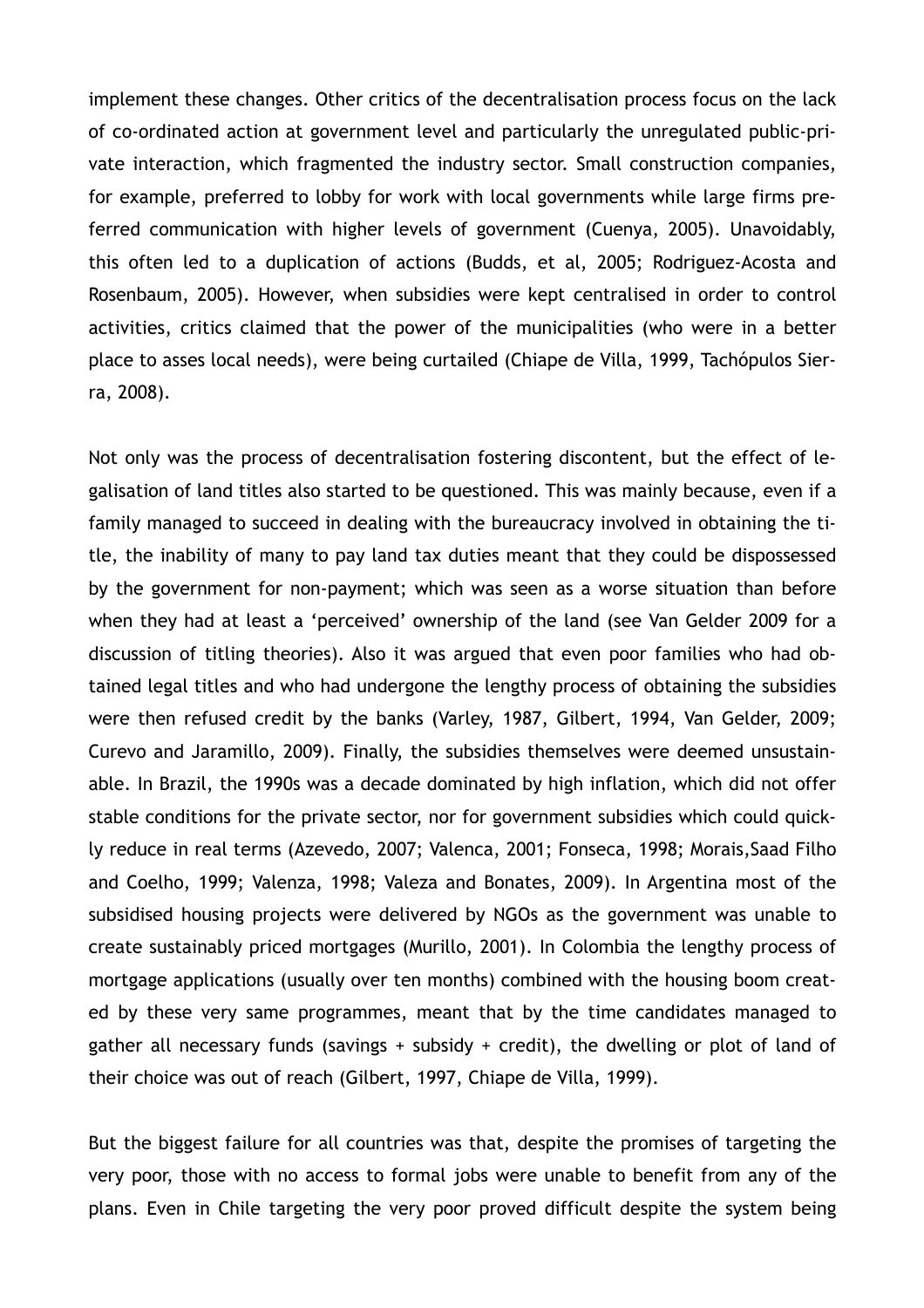heavily subsidised by the government (Gilbert, 1997; Rojas, 1999). Furthermore, as Rojas suggests, much of what was achieved in terms of attracting the private sector, was possible due to the country's own economic success (increased consumer confidence and rising in interest rates - all beneficial conditions for the private sector). The fragility of the system became evident at the end of the 1990s when unstable economic conditions generated an increase in mortgage interest rates that saw the collapse of many programmes and institutions across all countries other than Chile. Unavoidably, when transferring the so-called Chilean model to other countries with larger housing deficits and thousands living informally hoping for subsidies, bigger challenges emerged. Towards the turn of the century, Argentina, Brazil and Colombia had to divert subsidy funds to support the administration of an increasing demand, making administrative costs larger in proportion to the spend (Gilbert, 1997; Chiape de Villa, 1999; Tachcpulos Sierra, 2008; Cuervo and Jaramillo, 2009). Still a decade later some argue that the financial conditions at the time were not mature enough to attract institutional investors capable of providing private funding for housing programmes, let alone provide a solution for the lowest income sector of the population as was claimed by the World Bank (Soto and Torche, 2004, Zanetta, 2005).

<span id="page-12-1"></span>During the late 1990s, local authorities in Colombia were requested to develop a strate-gy plan (Ley de desarrollo Territorial 388, 1997-still in force)<sup>[5](#page-12-0)</sup>. New municipal funds were also created (*Fondos Municipales de Vivienda de Interés Social*), with the aim of collecting and managing revenues for social housing programmes. While the strategy plan allows municipalities to identify land for social housing, the municipal funds equip them with regulations to pursue development contributions from the private sector. This is done either by the demand of land for social housing from the land-owner, or by a development levy paid by developers (Chiape de Villa, 1999, Tachchlla, Sierra, 2008). However, there are concerns that the regulation is not fully enforced (Carrira Barrero, 2008) and that municipalities produce a plan just to comply with the national law.

The 1990s ended with successive economic crises that affected the largest economies in the region. In Colombia mortgage rates increased from 6 per cent to 20 per cent in the year 2000 (Cuervo and Jarmillo, 2009). The national government had to introduce a very

<span id="page-12-0"></span><sup>&</sup>lt;sup>5</sup> [Alcaldía de Bogota Ley 388, 1997 http://www.alcaldiabogota.gov.co/sisjur/normas/Norma1.jsp?](http://www.alcaldiabogota.gov.co/sisjur/normas/Norma1.jsp?i=339#0) i=339#0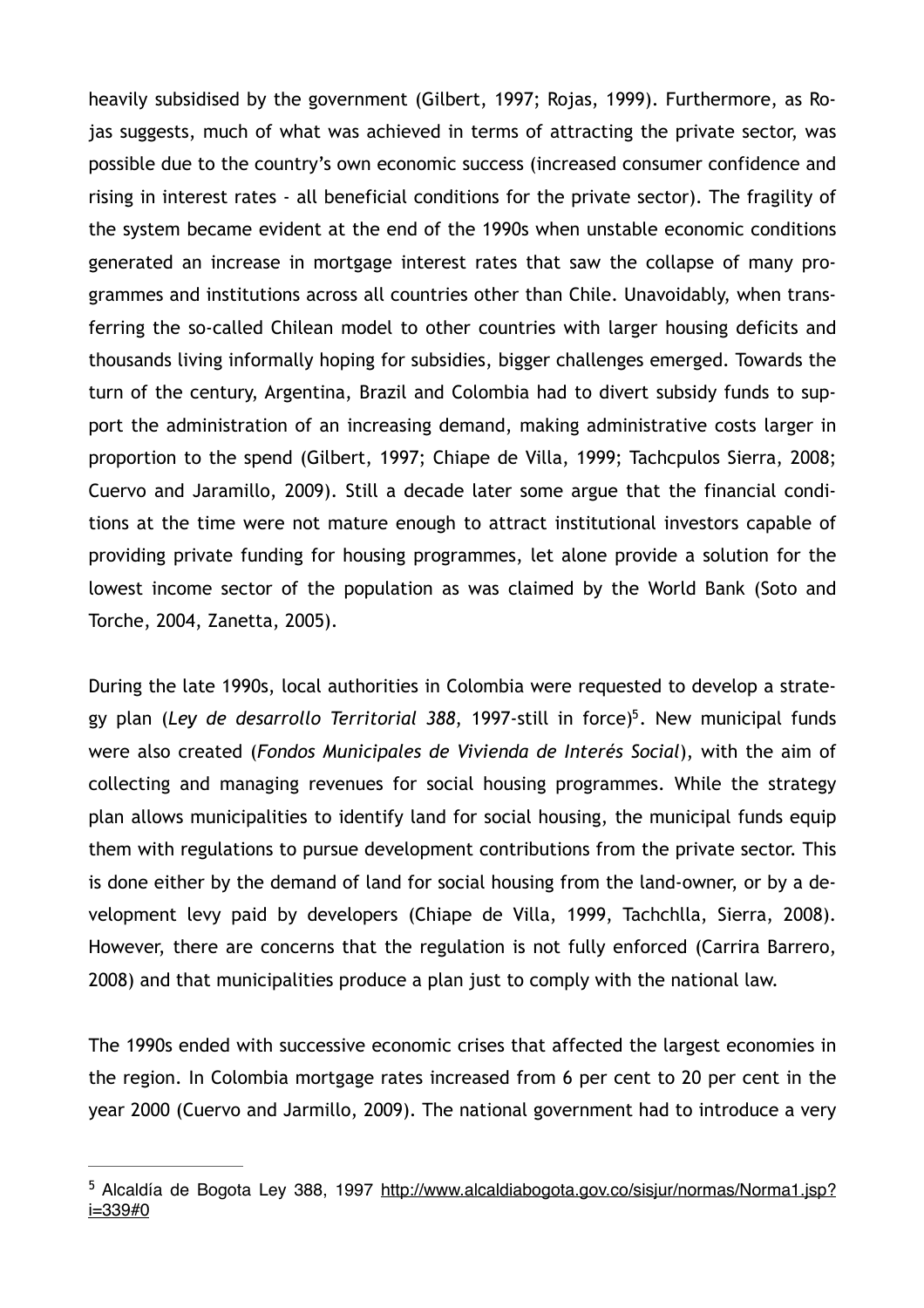controversial new tax to help the banks cope with defaults. The National Institute of Social Housing and Urban Reform (INURBE) went into liquidation by decree, this was due to the high administrative costs to keep the institution functioning which now coupled with the economic crisis, made the situation unsustainable. A new institution was created (Fondo Nacional de Vivienda -Fonvivienda). This national housing fund was to act as a facilitator and channel the resources of the new plan initiated in 2002 which looked again (similar to previous plans) at decentralising activities as a solution (Escobar, 2001; Tachipulos Sierra, 2008).

It took Chile nearly twenty years to adapt to the economic reforms introduced in the 1970s. Argentina, Brazil and Colombia attempted to take that leap in a few years (late 1980s and early 1990s), with mixed reviews on the consequences of these reforms (Castañeda, 2006; Stiglitz, 2007, and for a positive impact see McKenzie and Mookheriee, 2003). Lack of transparency in the privatisation process and the lack of a mature institutional framework capable of dealing with the sophistication that international private investment demands have together been blamed for the economic crises that affected the region after market liberalisation: starting with Mexico's Tequila crisis in 1994, Brazil's hyper-inflation crisis of 1999, and ending with Argentina's default crisis in 2001 (Stiglitz, 2007).

### **Third Phase: Building Your Way out of Recession**

<span id="page-13-1"></span>In this phase all countries intended to target the very poor. The Colombian government launched the 100,000 Viviendas Gratis plan (free houses plan) in 2012<sup>[6](#page-13-0)</sup>. The beneficiaries were families that suffered from environmental disasters or during the drug trafficking wars. This new scheme was a last attempt to target the elusive bottom of the pyramid, i.e. the very poor families, and follows World Bank recommendations, constituting a very different approach to the World Bank's previous view when free housing provision was seen as dangerous as it could induce larger rural-urban migration, straining the cities even more (Pugh, 1990).

<span id="page-13-0"></span> $6$  [Gobierno de Colombia, Haciendo Casas Cambiamos Vidas. 100,000 Viviendas Gratis http://](http://www.100milviviendasgratis.gov.co/publico/Default.aspx) www.100milviviendasgratis.gov.co/publico/Default.aspx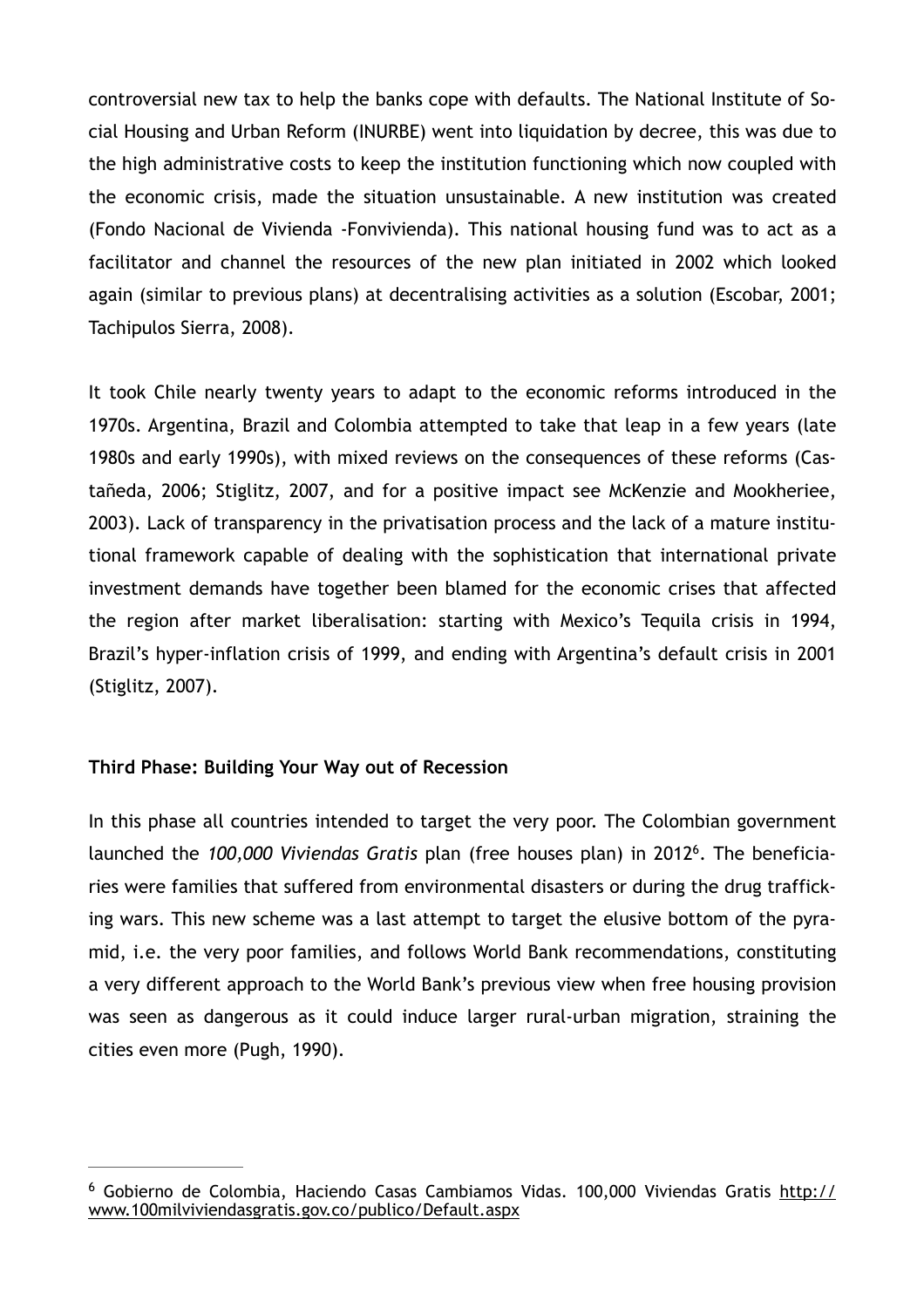<span id="page-14-2"></span>In Brazil, the worker housing provision was for a large scale subsidy programme through the Programme Minha Casa Minha Vida (PMCMV)<sup>[7](#page-14-0)</sup>. There are claims that this was mainly driven by the construction sector (Arantes and Fix, 2009; Macedo, 2010; Cardoso et al, 2011). There are also problems with quality (Kowaltowslki et al, 2006) with some critics stating that if customers had a choice by being able to buy a non-subsidised home, the whole scheme and the construction companies that benefitted from it would be out of business (Formoso et al, 2011).

<span id="page-14-3"></span>After the default in 2001, Argentinian construction companies restructured considerably. But in 2012 the National Government launched a new plan (Plan Pro. Cre. Ar[\)](#page-14-1)<sup>8</sup> which offers 400,000 subsidised mortgages to working families. The first phase of the plan ran until 2014. The subsidy is for progressive building or new homes. In common with the plans in other countries, the plan aims to increase growth in the economy through the construction sector, but unlike Colombia's new homes, the programme, Pro.Cre.Ar still misses the bottom of the pyramid as it only targets those in employment. Furthermore, the plan relies on the state, provinces and municipalities to make land available for new developments, which strains already cash-poor municipal authorities, which can only comply by providing low-cost peripheral land rather than in the centre of the cities where people prefer to be for employment reasons.

But there are other problems related to the use of state land for social housing programmes. Chile, which pioneered the subsidy system, also relies on state land for its current MINVU programmes. Indeed, rising land prices and the failure of the system to impose stricter regulations on developers means that the State is the main provider of the sites for social housing (Brain and Sabatini, 2006). As these authors suggest, increased construction costs are also part of the problem, and given that the subsidies have a cap, the only solution to keep developing social housing is by building on state land; making the authors speculate on the possibility that the state is undervaluing sites in order to complete politically charged projects to win more votes.

<span id="page-14-0"></span><sup>&</sup>lt;sup>7</sup> [Regulatory framework of the programme can be found at the Ministry of Cities http://www.](http://www.cidades.gov.br/index.php/minha-casa-minha-vida.html)cidades.gov.br/index.php/minha-casa-minha-vida.html

<span id="page-14-1"></span><sup>&</sup>lt;sup>8</sup> [Decree 902/2012 Boletín Oficial Available at http://procrear.anses.gob.ar/documentos/decre](http://procrear.anses.gob.ar/documentos/decreto-procrear.pdf)to-procrear.pdf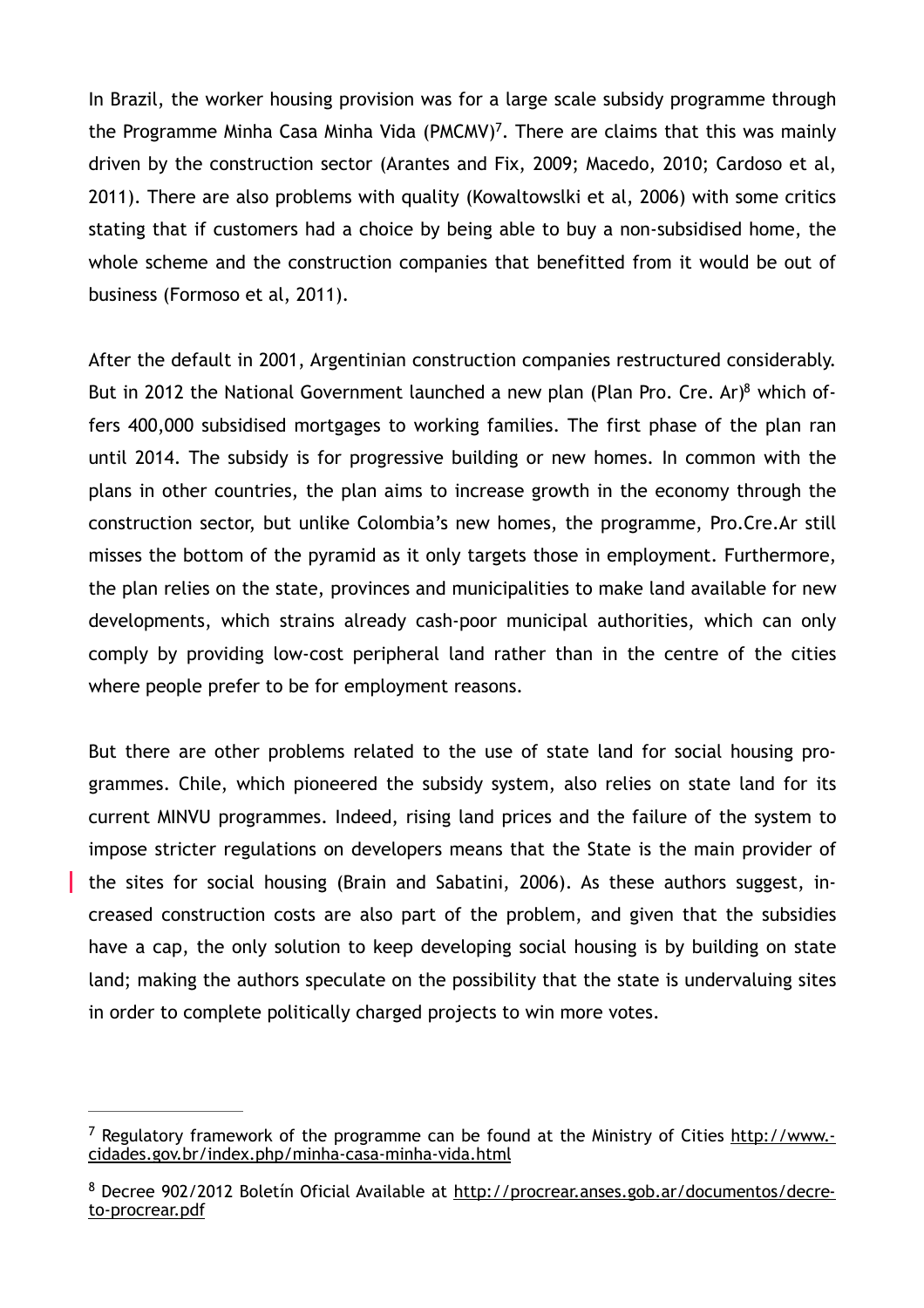#### **Conclusions**

The above discussion highlights the similarities in the trajectories of housing policy in the four countries of Latin America studied here. Each of the countries has passed through three phases, the first one that was characterised by governments' lack of response to the housing problem and subsequent spread of infomrality and accruing of social housing debt. A second phase when all governments under study adopted the Washington Consensus and intended to attract bank financing to help reduce the housing crisis. A third phase mainly led by the construction sector which saw the delivery of poor quality homes in peripheral locations.

All these three stages happened at different times and to differing extents in all four countries under study here. Variations in the socio-economic and political conditions and the institutional context have meant that the general trends have taken different shapes in the four countries and this is reflected in the outcomes achieved. Nevertheless the similarities mean that it is possible to use the concept of a Latin American housing regime for the four countries considered here - experiences are discernibly different from the patterns in other countries and regime types. However, the adoption of this approach should not lead to a disregard of the path dependent differences between the countries that have been highlighted in this paper.

The review has shown the outcomes of previous policies and the problems encountered. In all four countries there are still considerable shortages of housing and problems of affordability. Criticisms have pointed to the lack of focus of policies and programmes on the lowest income groups. This is partly an issue of political choice, but also reflects the problems associated with the adoption of ownership as the predominant model. There have been calls for the encouragement of a rental housing sector (see Blanco, Cibils and Muñoz, 2014) that would be more attuned to the requirements of those on low and unstable incomes and so could cater for the poorest sectors of the population. In addition rental housing can be provided at high densities and in the centre of cities and so contribute towards employment and environmental objectives. If rental housing is to be provided through the private sector there needs to be a review of current rent control and tenancy regulation policies to enable landlords to generate an acceptable rate of return and tenants and landlords to have a legal framework that meets their needs.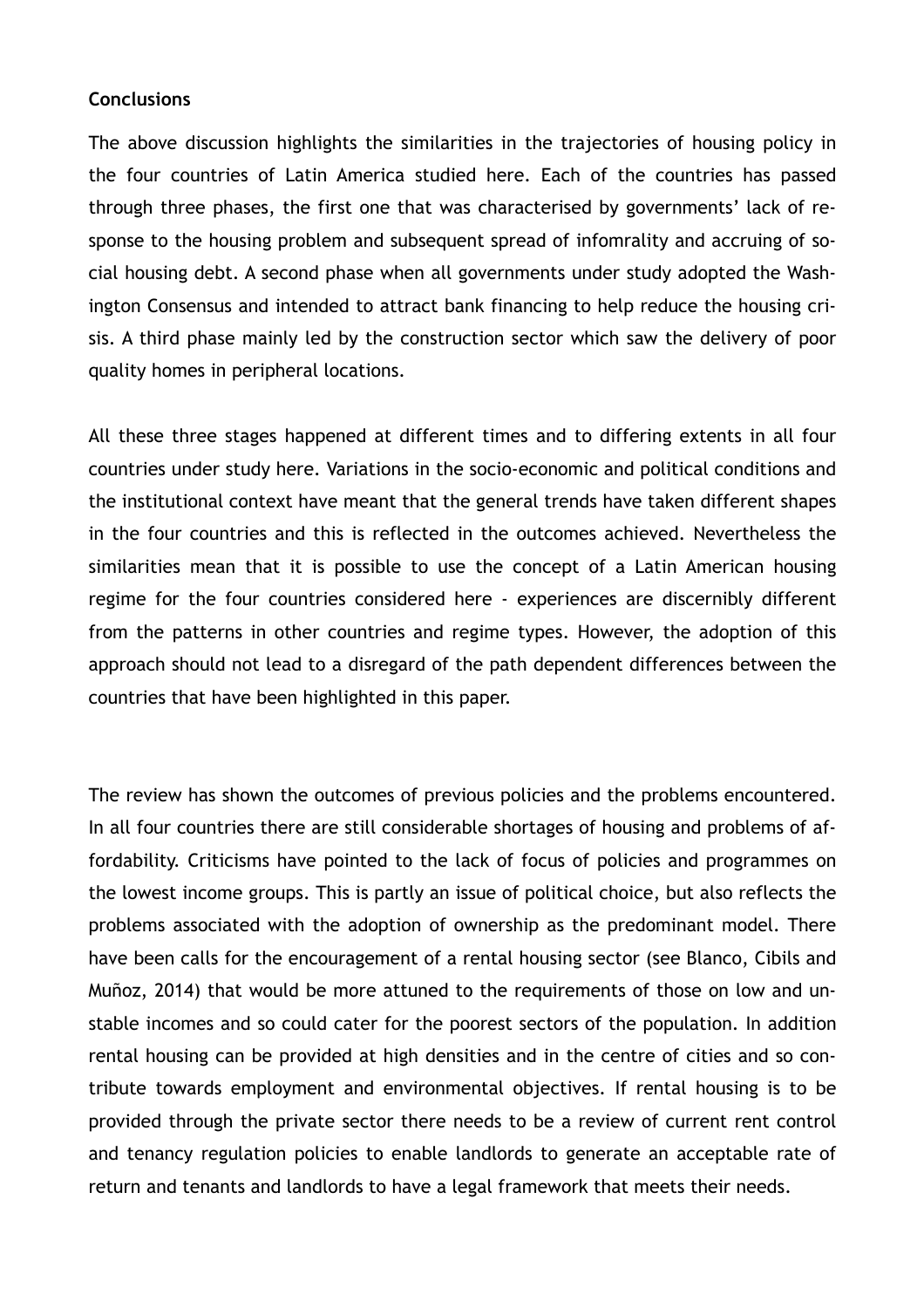The extent of inequality in the countries studied here means that the distribution of housing is certain to be a major problem without extensive state aid for the lowest income groups. Efforts to meet the housing needs of the poorest sections of the populations have had mixed results and no country has been able to devise and implement a sustainable programme that meets the needs of the lowest income people. The failure may partly reflect the dominance of the ownership paradigm and partly the failure to capture contributions from developers to supplement scarce public subsidy.

#### References

- Arellano, J. (1982) Polllano, de Vivienda Popular: Lecciones de la Experiencia Chilena. *Colección Estudios Cieplan*, 9, pp 41-73.
- Arismendi, I. (1983) *Gobernantes Colombianos.* Bogotá, Colombia, Interprint Editorial.
- Bedi, J. and Borsdorf, A. (2005) La Ciudad Latinoamericana. La Construcción de un Modelo. Vigencias y Perspectivas, *ur[b]es*, 2,2, pp. 207-221.
- Barreto, M.A. (2012) Cambios y Continuidades en La Política de Vivienda Argentina (2003-2007), *Cuardernos de Vivienda y Urbanismo*, 5,9, pp. 12-30.
- Bengtsson B. and Ruonavara H. (2010) Path dependence in housing: introduction to the special issue. Housing, Theory and Society 27 (3) pp. 193-203
- Blakeley, E. and Snyder, M. (1997) *Fortress America: Gated Communities in the United States*. Washington DC, Brookings Institution Press.
- Blanco, A. Cibils V. and Muñoz A. (2014) Rental Housing Wanted: Policy options for Latin America and the Caribbean. Washington: Inter-American Development Bank
- Boldarini Arquitetura e Urbanismo (ed) (2008) *Urbanizaçãb de Favelas. A Experiência de São Paulo. São Paulo.* Prefeitura.
- Borsdorf, A., Hidalgo, R. an S R. an S(2008) ) (2008) Model of Urban Development in Latin America: The Gated Communities and Fenced Cities in Metropolitan Areas of Santiago de Chile and Valparaíso, *Cities*, 24, 5, pp. 365-378.
- Bourguignon, F., Ferreira, F. H. G. & Menendez, M. (2007) Inequality of Opportunity in Brazil, *Review of Income and Wealth*, 53(4), pp. 585-618.
- Brain, I. and Sabatini, F. (2006), Relación Entre Mercados de Suelo y Política de Vivienda Social, *ProUrbana*, 4,may issue, pp. 1-13.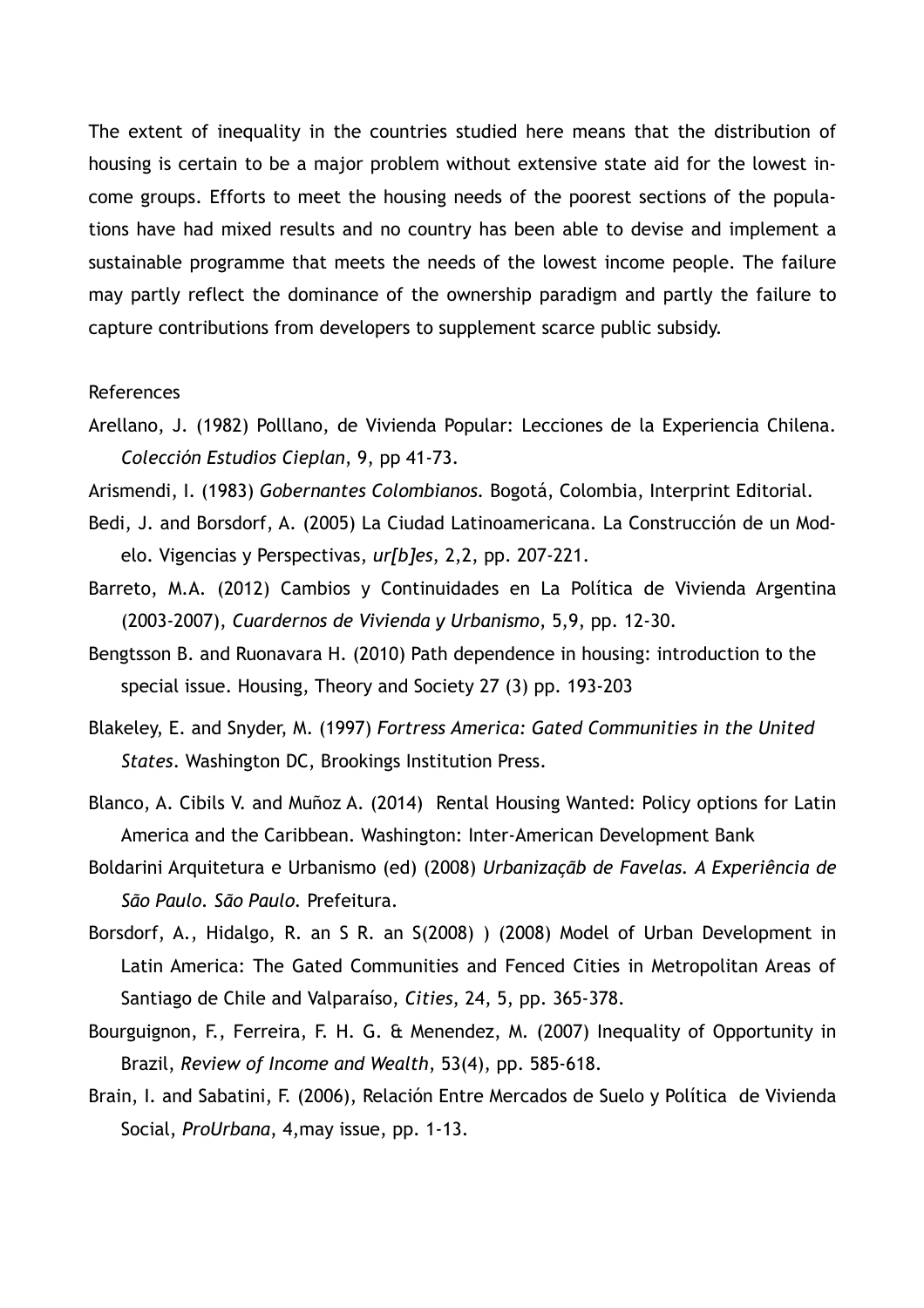- Budds, J., Teixeira, P. and SEHAB (2005) Ensuring the Right to the City: Pro-poor Housing, Urban Development and Tenure Legalisation in Sao Paulo, Brazil, *Environment and Urbanisation*, 17, pp. 89- 113.
- Castañeda, J. (2006) Latin America's Left Turn. *Foreign Affairs*, 85, 3, pp. 28-43.
- Cardoso, A. L. and Leal, J.A., (2010) 'Housing Markets in Brazil: Recent Trends and Governmental Responses to the 2008 Crisis', *International Journal of Housing Policy*, 10: 2, pp. 191-208.
- Carri-2 Barrero, G. A. (2008) Debilidades del Nivel Regional en el Ordenamineto Territorial Colombiano. Aproximación desde la Normatividad Política Administrativa y de Usos de Suelo, *Architecture, City and Environment*, 3,7, pp. 145-166.
- Ceballos Ramos O. and Saldariaga Roa, A. (2008a) La Institucionalización de la Acción Estatal Frente al Problema de la Vivienda (1942-1965), in Ceballos Ramos, O. *Vivienda Social en Colombia: Una Mirada Desde su Legislación 1918-2005*. Bogotá, Editorial Pontificia Universidad Javeriana.

 (2008c) La Creación de las Corporaciones de Ahorro y Vivienda 1972- 1990), in Ceballos Ramos, O. *Vivienda Social en Colombia: Una Mirada Desde su Legislación 1918-2005. Bogotá*, Editorial Pontificia Universidad Javeriana.

- Cetrangolo O. and Goldschmit A, (2013) La Descentralización y el Financiamiento de Políticas Sociales Eficaces: Impactos Desafíos y Reformas. El Caso de la Argentina. *CEPAL, Serie Macroeconomía y Desarrollo*. Available at http://www.eclac.cl/publi[caciones/xml/9/52069/Ladescentralizacionyelfinanciamiento.pdf](http://www.eclac.cl/publicaciones/xml/9/52069/ladescentralizacionyelfinanciamiento.pdf)
- Chiape de Villa, M.L. (1999) *La Política de Vivienda de Interés Social en Colombia en Los Noventa*. Santiago de Chile, CEPAL.
- Clift, J. (2003) "Hearing the Dogs Bark. Jeremy Clift Interviews Development Guru Hernando de Soto" *IMF Papers, Finance & Development*, available at http://www.im[f.org/external/pubs/ft/fandd/2003/12/pdf/people.pdf](http://www.imf.org/external/pubs/ft/fandd/2003/12/pdf/people.pdf)
- Chomsky, N. (2010) *Hopes and Prospects*. London, Hamish Hamilton.
- Clapham D (1995) "Privatisation and the East European housing model" Urban Studies vol 32 nos 4/5 pp 679-694.
- Clapham D. (2006) "Housing Policy and the discourse of globalization" European Journal of Housing Policy vol 6.1 pp. 55-76

 <sup>-(2008</sup>b) La Transición- en el Manejo Institutional del Problema de la Vivienda 1965-1972, in Ceballos Ramos, O. *Vivienda Social en Colombia: Una Mirada Desde su Legislación 1918-2005. Bogotá*, Editorial Pontificia Universidad Javeriana.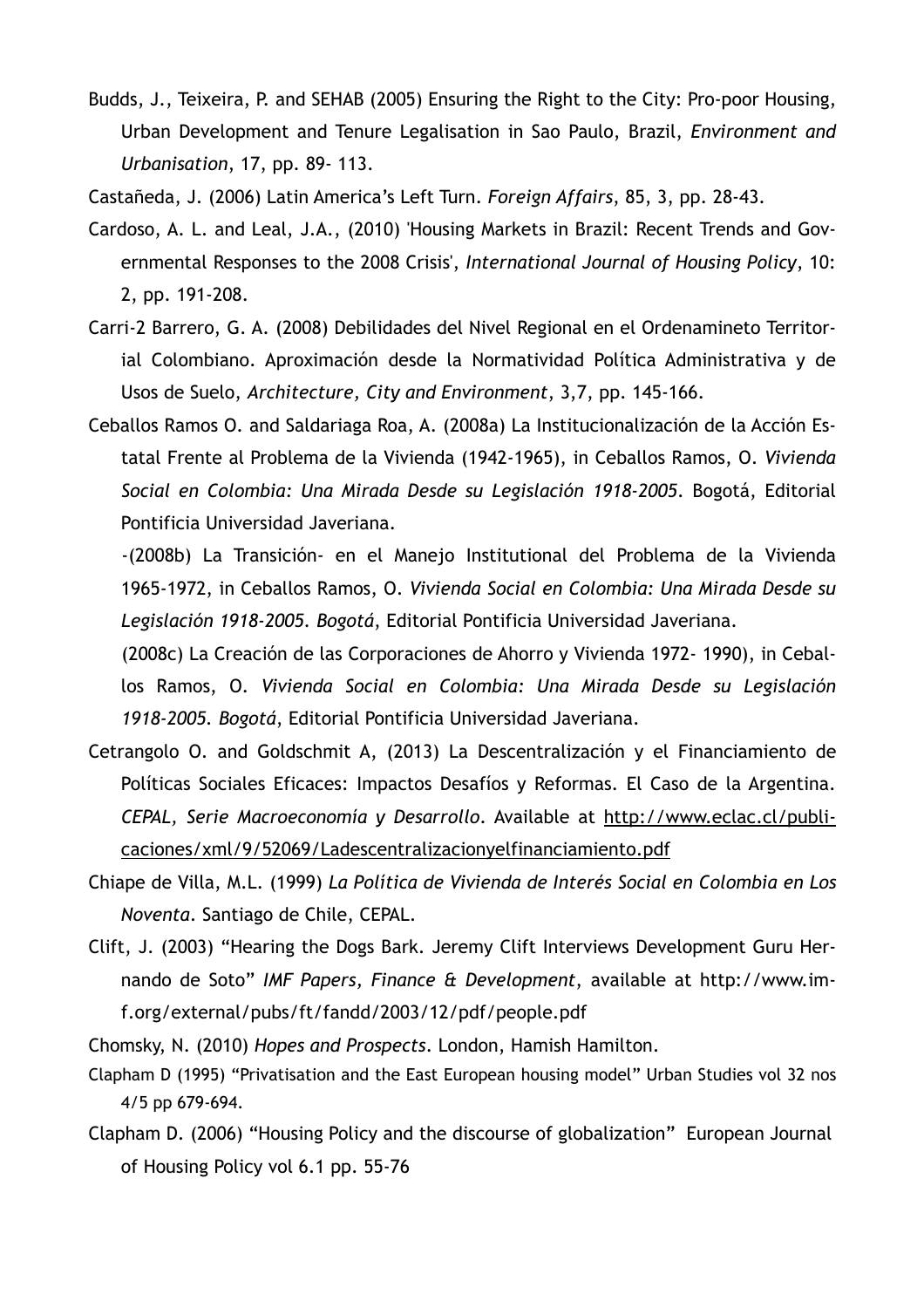- Collier, D. (1978) Industrial Modernisation and Political Change: A Latin American Perspective, *World Politics*, 30, pp. 593-614
- Coy, M. and Poy, M, M. (2002) Gated Communities in Latin American Megacities: Case Studies in Brazil and Argentina, *Environment and Planning B, Planning and Design*, 29, pp. 355-370.
- Cuenya, B. (2005), Cambios, Logros y Conflictos en La Política de Vivienda en Argentina Hacia Fines del Siglo XXl. *Boletín X Ciudades Para un Futuro más Sostenible*, 29/30, unpaginated.
- Cuervo, N. and Jaramillo, S. (2009) Dos Décadas de Política de Vivienda en Bogotá, Apostando por el Mercado. *Universidad de Los Andes, Documentos CEDE*, 31, pp. 1-36.
- de Duren, N. (2006) Planning à la Carte: The Location Patterns of Gated Communities around Buenos Aires in a Decentralised Planning Context, *International Journal of Urban and Regional Research*, 30,2, pp. 308-327.
- de Soto, H. (2001) *The Mystery of Capital. Why Capitalism Triumphs in the West and Fails Everywhere Else*. London, Black Swan.
- Economic Commission for Latin America and the Caribbean (ECLAC) (2010), *Time for Equality: Closing Gaps, Opening Trails*. Thirty-third Session of ECLAC. Brasilia, 30 May to 1 June.
	- -(2012), *Structural Change for Equality: An Integrated Approach to Development.* Thirty-four Session of ECLAC. San Salvador, 27-31 August.
	- -(2014), *Compacts for Equality. Towards a Sustainable Future.* Thirty-fifth Session of ECLAC. Lima, 5-9 May.
- Edwards, S. (2010), *Left Behind. Latin America and the False Promise of Populism*. Chicago, The University of Chicago Press.
- Escobar, G. (2001) "La Vivienda en Colombia en el Cambio de Siglo" in Peter Brand and Fernando Viviescas ed. *Trayectorias Urbanas en la Modernización del Estado en Colombia*. Bogotá, Universidad Nacional de Colombia y Tercer Mundo Editores.
- Fernandes E (2002) The Influence of de Soto's The Mystery of Capital, *Land Lines* 14, pp. 4-7.
- Fernandes, E. (2007), Constructing the "Right to the City" in Brazil, *Social & Legals Studies*, 16, 2, pp. 201-219.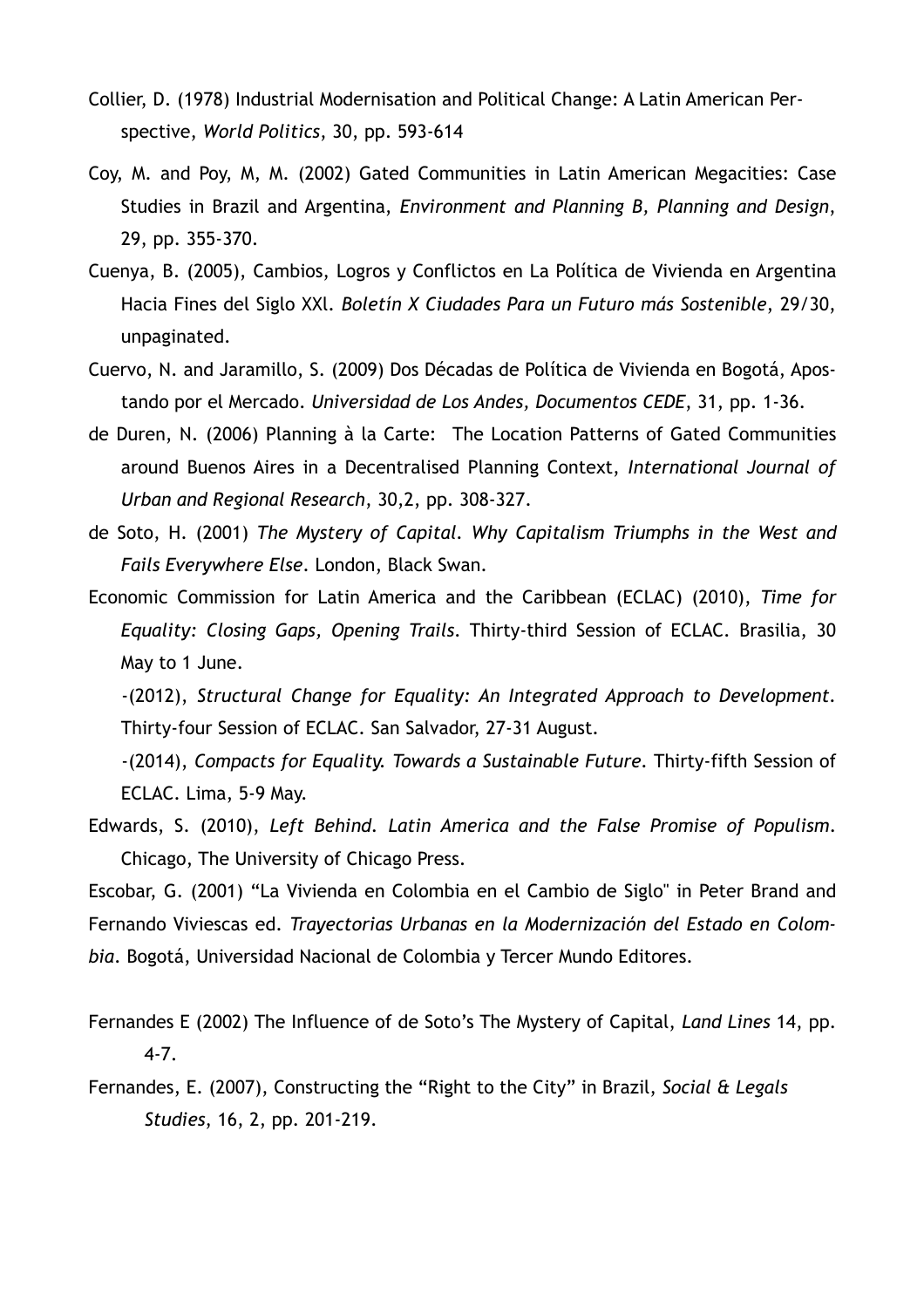- Formoso, C., Leite, F., and Miron, L. (2011) Client Requirements Management in Social Housing: A case Study on the Residential Leasing Programme in Brazil, *Journal of Construction in Developing Countries*, 16, 2, pp. 47-67.
- Frankema, E.H. P (2006) "The Colonial Roots of Latin American Land Inequality in a Global Comparative Perspective: Factor Endowments, Institutions or Political Economy? Paper of the Groningen Growth and Development Centre, University of  [Groningen, available at http://www.econ.ucdavis.edu/seminars/papers/](http://www.econ.ucdavis.edu/seminars/papers/186/1861.pdf) 186/1861.pdf
- Fukuyama, F. (2008) *Falling Behind. Explaining the Development Gap Between Latin America and the United States*. Oxford, Oxford University Press.
- Garcia de Freitas, F and Cunha, P (2013) Chile: Subsidies, Credit and Housing Deficit, *Cepal Review*, 110, pp. 189 - 211.
- Gilbert, A (2002), Power, Ideology and the Washington Consensus: The Development and Spread of the Chilean Housing Policy, *Housing Studies*, 17(2): 305ies I
- (2004) Helping the Poor Through Housing Subsidies: Lessons from Chile, Colombia and South Africa, *Habitat International,* 28(1): 13.
- González, I. Martner, R. (2012) "Superando el "Síndrome del Casillero Vacío" Determinantes de la Distribución del Ingreso en América Latina", *Revista CEPAL*, 108, pp. 7-25.
- Green, M. and Ortúzar, J. (2002), Willingness to Pay for Social Housing Attributes: A case Study from Chile, *International Planning Studies*, 7, 1 pp. 55-87.
- Hidalgo, R. (2007), Se Acabó el Suelo en la Gran Ciudad? Las Nuevas Periferias Metropolitanas de la Vivienda Social en Santiago de Chile, *Eure*, 33, 98, (mayo), pp. 57-75.
- Hidalgo, R. and Sánchez, R. (2007) A New Model of Urban Development in Latin America: The Gated Communities and Fenced Cities in the Metropolitan Areas of Santiago de Chile and Valapraíso, *Cities*, 24, 5, pp. 365-378.
- Lima, J. (2006) -378. 57-75.esy for Social Housing Attributes: A case Study from Chile, Zetter, R. and Butina Watson, G. eds. *Designing Sustainable Cities in the Developing World*. Hampshire, Ashgate.
- Macario, S (1964) "Protectionism and Industrialization in Latin America." *Economic Bulletin for Latin America* 9, pp. 61-101.
- Macedo, J. (2010) Methodology Adaptation Across Levels of Development: Applying a US Regional Housing Model to Brazil, *Housing Studies*, 25, 5, pp. 607-624.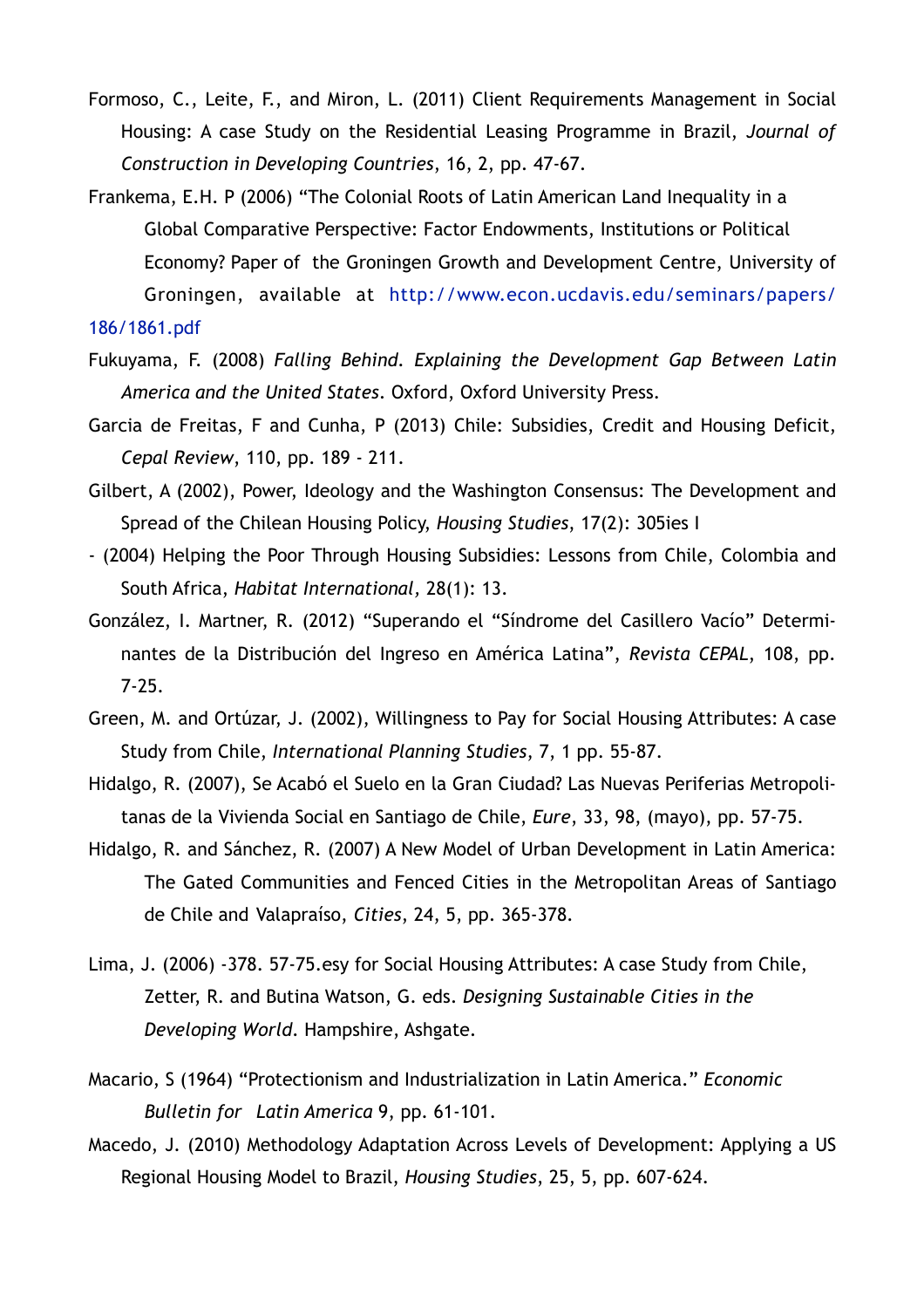- McKenzie, D. and Mookherjee, D. (2003) The Distributive Impact of Privatisation in Latin America: Evidence from Four Countries, *Economía* 3, 2, pp. 161-233.
- Ministerio De Vivienda y Urbanismo (MINVU) (2004), *Chile: Un Siglo de Pol Pole de Vivieda y Barrio*. Santiago, MINVU.
- Murillo, F. (2001) Private-Public Partnership, The Compact City, and Social Housing: Best Practice for Whom? *Development in Practice*, 11, 2-3, pp. 336-343.
- Kowaltowslki, D.; Gomes da Silva, V. Pina, S.; Labaki, L. Ruschel, R, and Moreira D. (2006) Quality of Life and Sustainability Issues as Seen by the Population of Low-income Housing in the Region of Campinas, Brazil, *Habitat International*, 30,4, pp. 1100-1114.
- Kusnetzoff, F. (1987) Urban and Housing Policies under Chile's Military Dictatorship 1973-1985, *Latin American Perspectives*, 53, pp. 157-186.
- Malpass P. (2011) Path dependence and the measurement of change in housing policy Housing, Theory and Society 28 (4) pp.305-19
- Ocampo R. (2004) Contribuciones INVI al debate TeNVI a y Pr Pr al Sobre el Proceso Habitacional, *Revista INVI,* 52, 19, pp. 19-59.
- Parris T. and Kates, R. (2003), Characterising and Measuring Sustainable Development, *Annual Review of Environment and Resources*, 28, pp. 559-586.
- Pugh, C. (2001), The Theory and Practice of Housing Sector Development for Developing Countries, 1950–1999, *Housing Studies*, 16(4), pp. 399–423.
- Rodriguez-Acosta, C. and Rosenbaum, A. (2005) Local Government and the Governance of Metropolitan Areas in Latin America, *Public Administration and Development*, 25, pp. 295-306.
- Rojas, E. (2000) The Long Road to Housing Sector Reform: Lessons from the Chilean Housing Experience, *Housing Studies*, 16, 4, pp.461-483.
- Rojas, E. and Medellin, N. (2011) *Housing Policy Matters for The Poor. Housing Conditions in Latin America and the Caribbean, 1995-2006*. Inter-American Development Bank
- Ronald R (2007) Comparing Home-owner Societies: Can We Construct an East-west Model, *Housing Studies* 22.4 pp.473-493
- Sabattini, F., Cáceres, G. and Cerda, A. (2001) Segregación Residentcial en las Principles Ciudades Chilenas: Tendencies de las Tres Últimas Décadas y Posibles Cursos de Acción, *Eure*, 26, 79, pp. 21-42.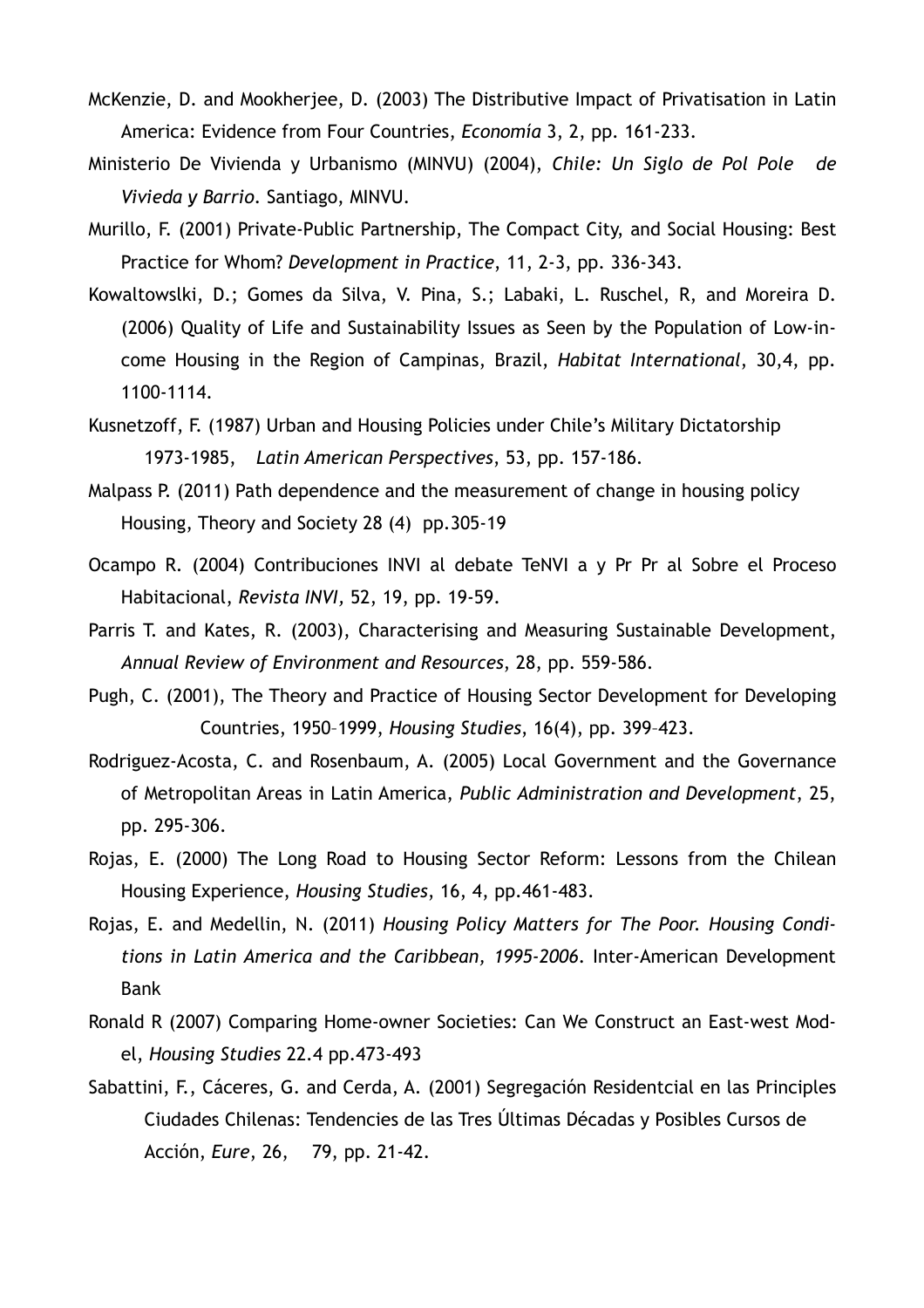- Sacks, J. (2006) "The Challenge of Sustainable Development in Latin America" *Lecture Series of the Americas, Transcript. Organisation of American States*, Washington. March 14.
- Salcedo, R (2010) The Last Slum: Moving from Illegal Settlements to Subsidised Home Ownership in Chile, *Urban Affairs*, 46 pp. 90-118.
- Salcedo, R. and Torres, A. (2004) Gated Communities in Santiago: Wall or Frontier? *International Journal of Regional Research*, 28,1, pp. 27-44.
- Samuelson, R. (2001) "The Spirit of Capitalism," Foreign Affairs, 80, 1, pp. 205-211
- Scheinsohn M. and Cabrera, C. (2009), Social Movements and the Production of Housing in Buenos Aires; When Policies are Effective, *Environment and Urbanisation*, 21, pp. 109- 125.
- Soto, R. and Torche, A. (2004) Spatial Inequality, Migration and Economic Growth in Chile, *Cuadernos de Economía*, 41 (December), pp. 401-424.
- Speak, S. (2004) Degrees of Destitution: a Typology of Homelessness in Developing countries, *Housing Studies*, 19,3, pp. 465–482.
- Stiglitz, J. (2003), *Globalisation and its Discontents*. Great Britain, Penguin Books.
- Stiglitz, J. (2007), *Making Globalisation Work*. Great Britain, Penguin Books.
- Subsecretaría de Urbanismo y Vivienda (SUV) (2007) Lineamientos Estratégicos para la Región Metropolitana de Buenos Aires. Dirección Provincial de Ordenamiento Urbano y Territorial.
- Tachópulos Sierra, D. (2008), El Sitema Nacional de Vivienda de Interés Social (1990-2007), in Ceballos Ramos, O. *Vivienda Social en Colombia: Una Mirada Desde su Legislación 1918-2005*. Bogota, Editorial Pontificia Universidad Javeriana, pp. 181-238.
- Texeira de Melo, E., (2014) FGTS Ação para Alteração do Índice de Correção dos Depósitos, *Ferreira & Mello Bulletin,* (January) Available [http://www.ferreiraemelo.com.br/midias/fgts\\_pdf.pdf](http://www.ferreiraemelo.com.br/midias/fgts_pdf.pdf) accessed 28/05/2014.
- Thibert, J. and Osorio, G.A. (2014) Urban Segregation and Metropolitics in Latin America: The Case of Bogota, Colombia, *International Journal of Urban and Regional Research*, 38,4, pp. 1319-1343.
- Thuillier, G. (2005) Gated Communities in the Metropolitan Area of Buenos Aires, Argentina: A Challenge for Town Planning, *Housing Studies*, 20, 2, pp. 255-271.
- Turner, J. (1977) Housing By People: Toward Autonomy in Building Environments. London: Pantheon Books.